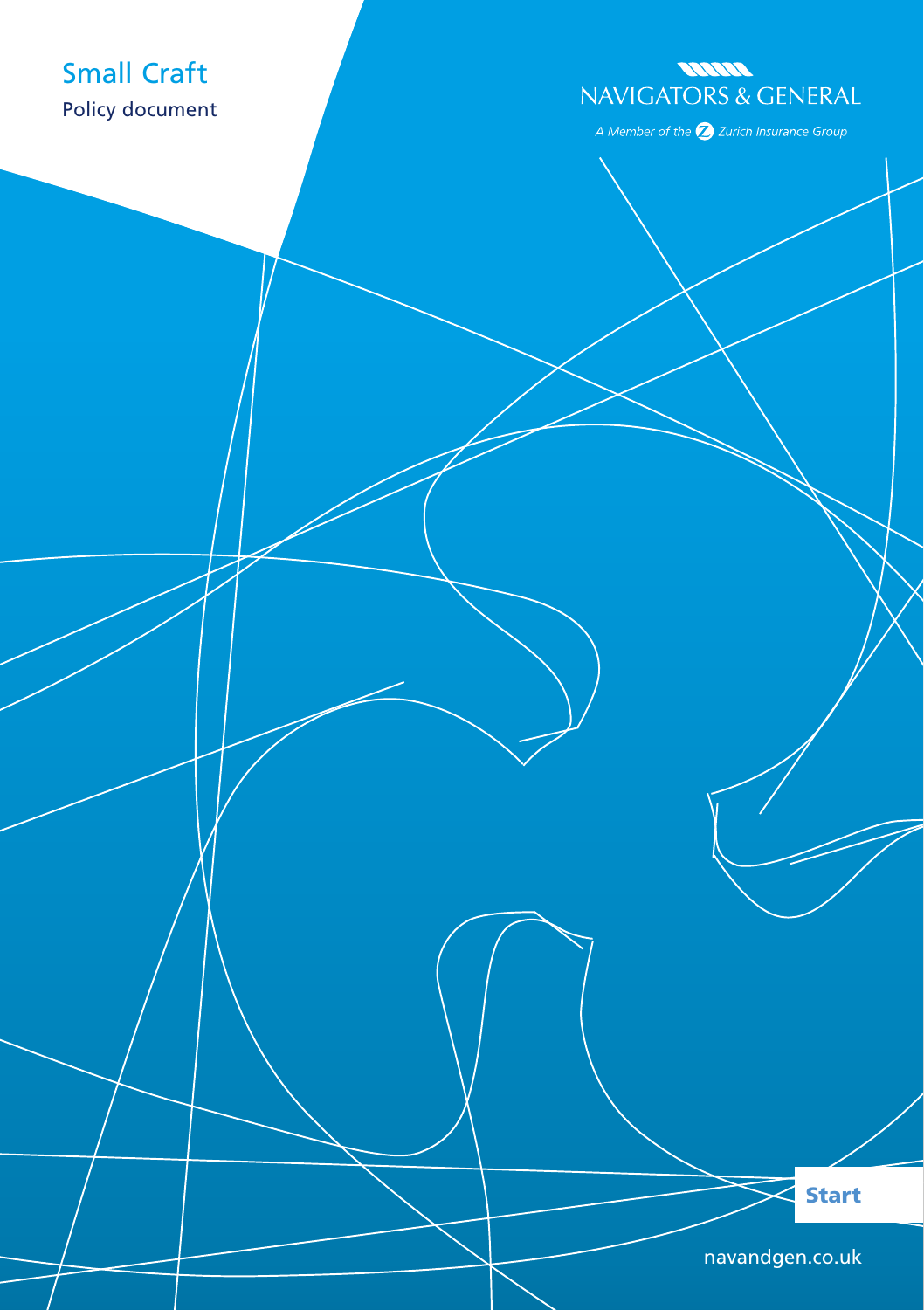## **Contents**

# **Please click the titles below to navigate to the section**

| <b>Definitions</b>                                    |    |
|-------------------------------------------------------|----|
| Section A - Accidental damage cover                   | 13 |
| Personal accident                                     |    |
| Section $B -$ Liability to others                     | 19 |
| Conditions which apply to the whole of this policy    | 20 |
| Exclusions which apply to all sections of this policy | 73 |
| Conditions relating to accidents and claims           | DА |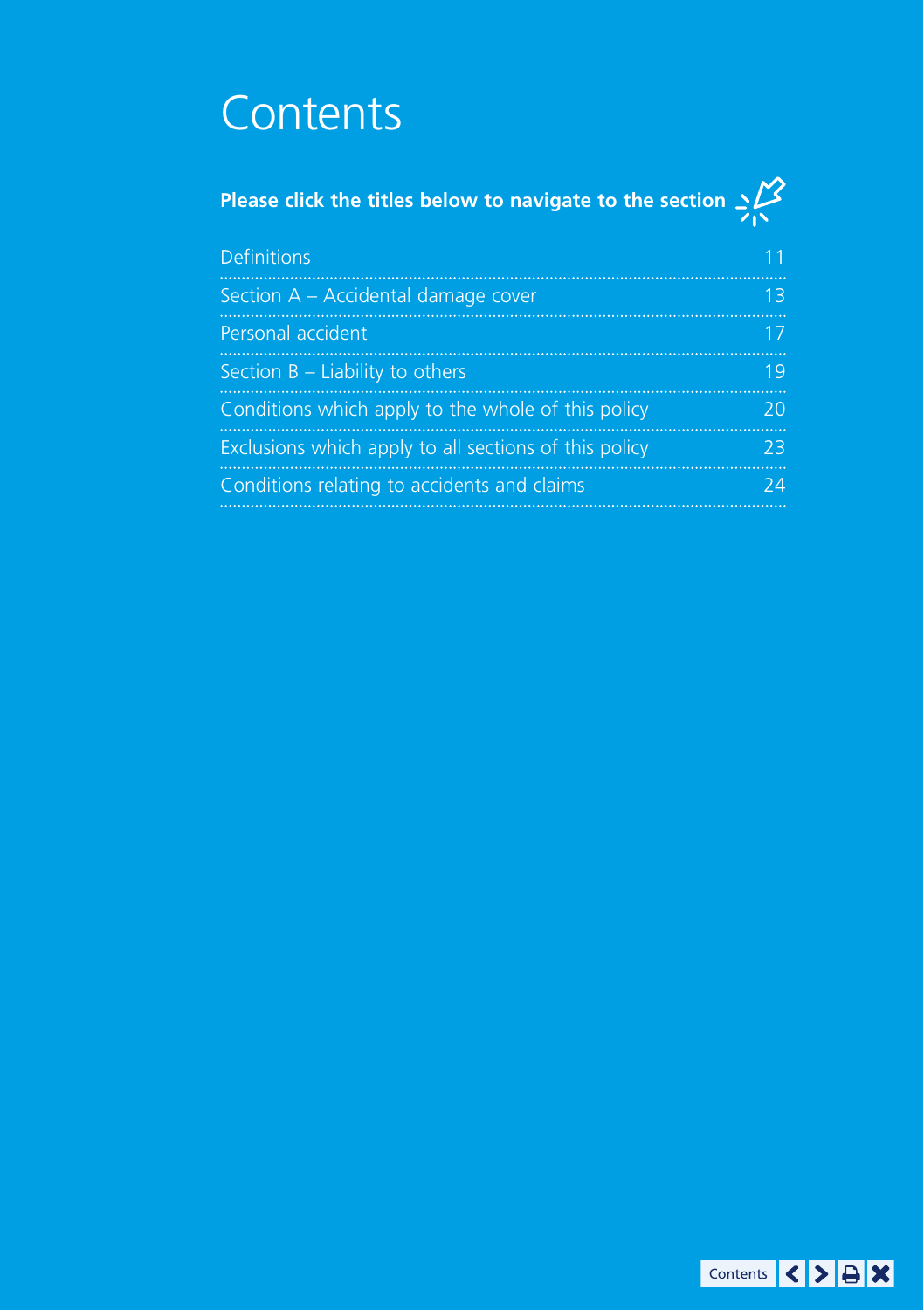## Thank you for choosing Navigators & General for your small craft insurance

**We** have been at the forefront of pleasure craft insurance for over 90 years. As such, **we** understand that offering the right insurance to **our** customers is about more than comparing premiums and cover it's also about choosing a company that appreciates the differing needs of boat owners. With **our** wealth of experience, **you** can be assured of a personal and professional service.

### **Governing Law**

Your policy is governed by the law that applies to where **you** reside within the **United Kingdom**, Channel Islands or Isle of Man. If there is any disagreement about which law applies, English law will apply, in which case **you** agree to submit to the exclusive jurisdiction of the courts in England and Wales. Unless agreed otherwise, **we** will communicate to **you** in English.

If **you** would like to request a policy document, please call **us** or write and **we** will arrange for this to be sent out to **you**, alternatively a copy can be downloaded from **our** website: [www.navandgen.co.uk](http://www.navandgen.co.uk)

## **Relevant to the entire policy**

This policy is an agreement between **you** and **us** but is only valid if **you** pay the premiums. It is based on the information **you** gave **us** and confirmed to **us** during the application process or subsequently.

**Your** policy provides the cover for the period of insurance shown in **your** schedule. **You** must read these terms and conditions together with **your** schedule and any specifications or endorsements as one contract.

### **Information you should provide**

It is important **you** check the information shown in **your policy documentation**, as **your** policy and cover is based on the information **you** have given **us** (either direct or via **your** insurance adviser) during the application process or subsequently, as confirmed in **your** most recent documents. Although **we** may undertake checks to verify **your** details, **you** must take reasonable care to ensure all information provided by **you** or on **your** behalf is, to the best of **your** knowledge and belief, accurate and complete.

**You** must tell **us** immediately if at any time any of the information is incorrect or changes. If **we** have wrong information this may result in an increased premium and/or claims not being paid in full, or **your** insurance may not be valid and claims will not be paid. If in doubt about any information please contact **us** soon as possible.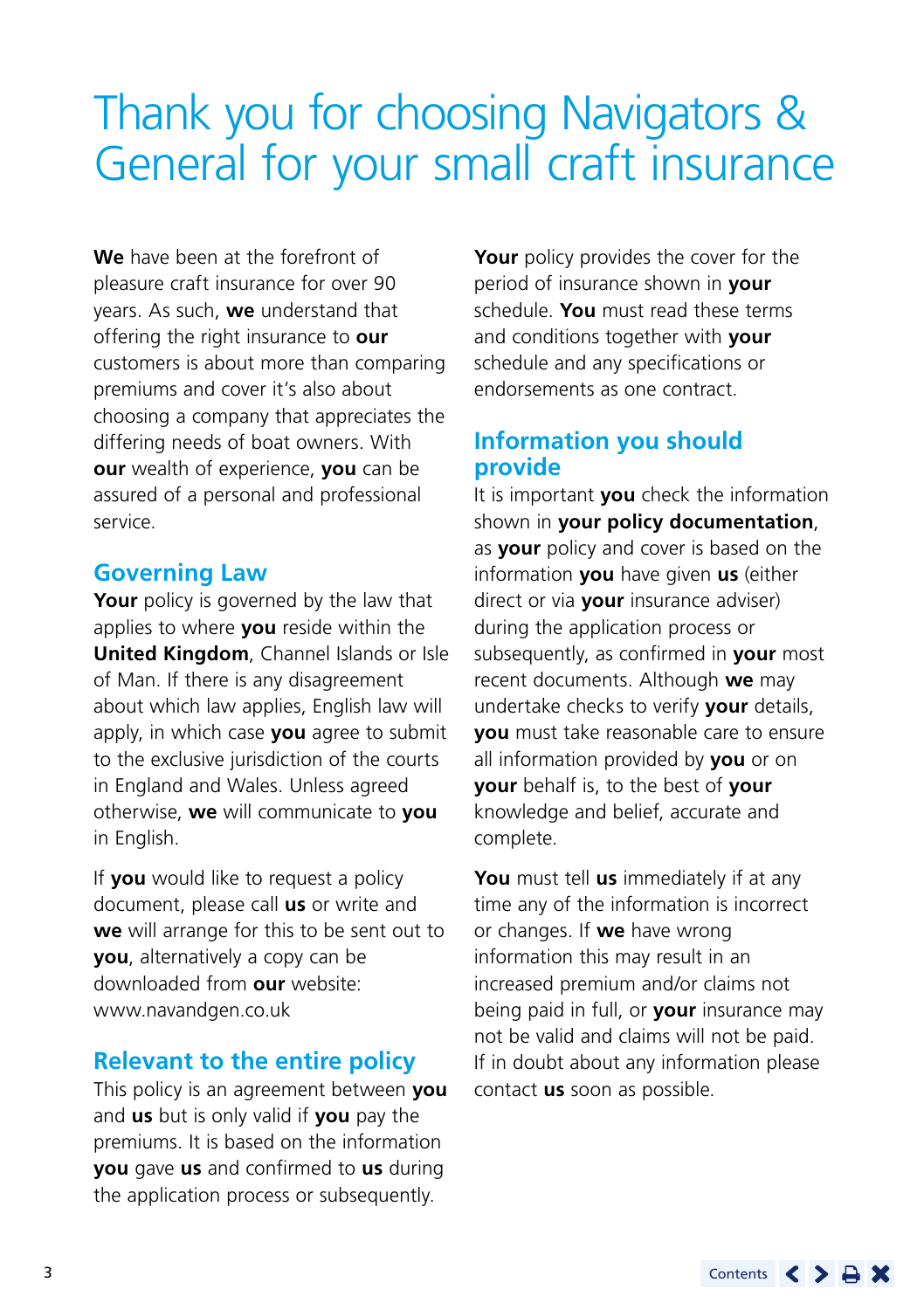Changes in information **we** need to be informed of include, but are not limited to, the following examples and apply equally to all persons covered under the policy:

- accidents (fault or non-fault) whether or not resulting in a claim;
- thefts (of or from the **Craft**);
- convictions or pending prosecutions for any criminal offence;
- change of **your** address or where **your Craft** is moored;
- make and/or model of **Craft**;
- use of **Craft**;
- modifications to **your Craft**;
- any health matters affecting ability to operate the **Craft**.

**Your** insurance may not be valid until **we** have agreed to accept **your** changes and **we** will be entitled to vary the premium and terms for the rest of the period of insurance.

**You** should keep a record of all information supplied to **us** in connection with this insurance.

The Schedule, Certificate of Insurance, Operative Endorsements and Policy are to be read together as one contract and are based on the information **you** have provided.

If **you** fail to pay **your** premium **we** will refuse **your** claim or take the balance of any outstanding premium due to **us** from any claim payment **we** make to **you**.

This may mean that **we** fulfil **our** obligations to any claim against **your** policy by a third party but seek full recovery of any sum made under **your** policy directly from **you**. This may include the instruction of solicitors or other recovery agents.

### **Who controls my personal information?**

This notice tells **you** how Navigators and General, a trading name of Zurich Insurance plc ("Zurich"), as data controller, will deal with **your** personal information. Where Zurich introduces **you** to a company outside the group, that company will tell **you** how **your** personal information will be used.

**You** can ask for further information about **our** use of **your** personal information or complain about its use in the first instance, by contacting **our** Data Protection Officer at: Zurich Insurance Group, Tri-centre 1, Newbridge Square, Swindon, SN1 1HN or by emailing the Data Protection Officer at [GBZ.General.Data.Protection@uk.zurich.](mailto:GBZ.General.Data.Protection@uk.zurich.com) [com.](mailto:GBZ.General.Data.Protection@uk.zurich.com)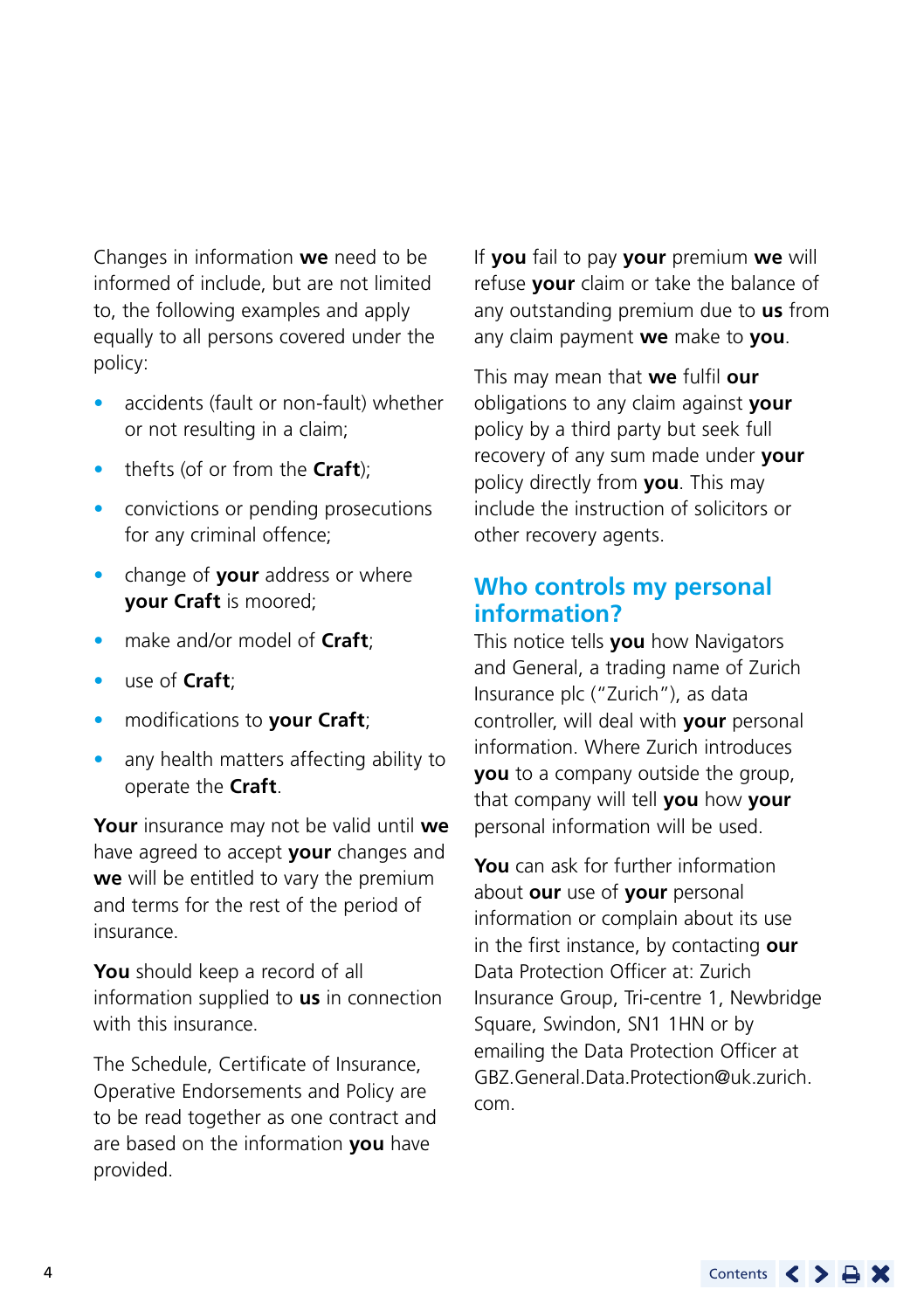If **you** have any concerns regarding **our** processing of **your** personal information, or are not satisfied with **our** handling of any request by **you** in relation to **your** rights, **you** also have the right to make a complaint to the Information Commissioner's Office. Their address is: First Contact Team, Information Commissioner's Office, Wycliffe House, Water Lane, Wilmslow, SK9 5AF.

#### **What personal information will you collect about me?**

**We** will collect and process the personal information that **you** give **us** by phone, email, filling in forms, including on **our** website, and when **you** report a problem with **our** website. **We** also collect personal information from **your** appointed agent such as **your** trustee, broker, intermediary or financial adviser in order to provide **you** with the services **you** have requested and from other sources, such as credit reference agencies and other insurance companies, for verification purposes. **We** will also collect information **you** have volunteered to be in the public domain and other industrywide sources.

**We** will only collect personal information that **we** require to fulfil **our** contractual or legal requirements unless **you** consent to provide additional information. The type of personal information **we** will collect includes; basic personal information (i.e. name, address and date of birth), occupation and financial details, health and family information, claims and convictions information and where **you** have requested other individuals be included in the arrangement, personal information about those individuals.

If **you** give **us** personal information on other individuals, this will be used to provide **you** with a quotation and/or contract of insurance and/or provision of financial services. **You** agree **you** have their permission to do so. Except where **you** are managing the contract on another's behalf, please ensure that the individual knows how their personal information will be used by Zurich. More information about this can be found in the 'How do you use my personal information' section.

#### **How do you use my personal information?**

**We** and **our** selected third parties will only collect and use **your** personal information (i) where the processing is necessary in connection with providing **you** with a quotation and/or contract of insurance and/or provision of financial services that **you** have requested; (ii) to meet **our** legal or regulatory obligations, or for the establishment, exercise or defence of legal claims; (iii) for **our** "legitimate interests". It is in **our** legitimate interests to collect **your** personal information as it provides **us** with the information that **we** need to provide **our** services to **you** more effectively including providing **you** with

Contents  $\langle \rangle$   $\rightarrow$   $\rightarrow$   $\rangle$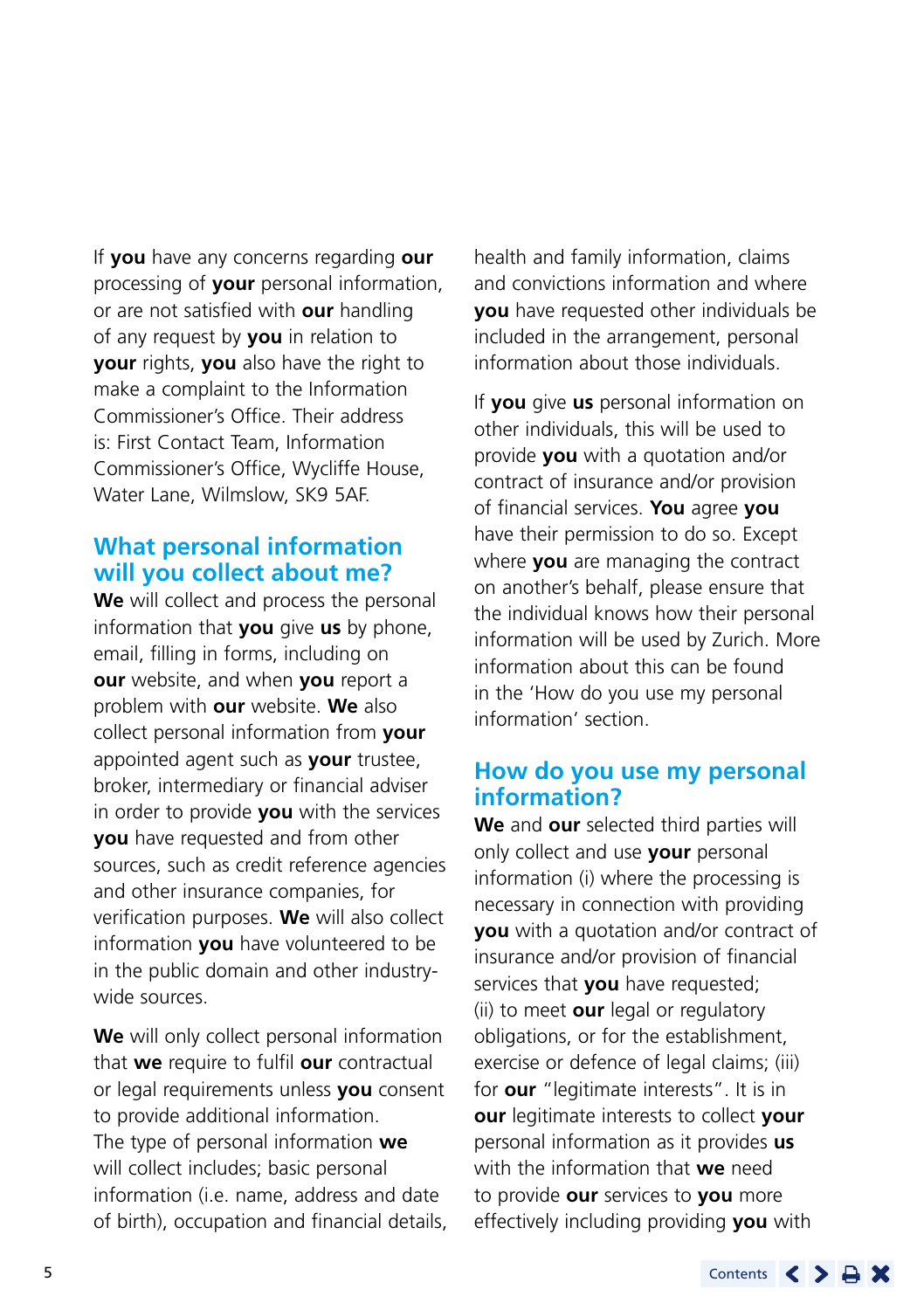information about **our** products and services. **We** will always ensure that **we** keep the amount of information collected and the extent of any processing to the absolute minimum to meet this legitimate interest.

Examples of the purposes for which **we** will collect and use **your** personal information are:

- to provide **you** with a quotation and/ or contract of insurance
- to identify **you** when **you** contact **us**
- to deal with administration and assess claims
- to make and receive payments
- to obtain feedback on the service **we** provide to **you**
- to administer **our** site and for internal operations including troubleshooting, data analysis, testing, research, statistical and survey purposes
- for fraud prevention and detection purposes.

**We** will use **your** health information and information about any convictions for the purposes of providing insurance, and this includes arranging, underwriting, advising on or administering an insurance contract between **you** and **us**.

**We** will contact **you** to obtain consent prior to processing **your** personal information for any other purpose, including for the purposes of targeted marketing unless **we** already have consent to do so.

#### **Who do you share my personal information with?**

Where necessary, **we** share personal information for the purposes of providing **you** with the goods and services **you** requested with the types of organisations described below:

- associated companies including reinsurers, suppliers and service providers
- brokers, introducers and professional advisers
- survey and research organisations
- credit reference agencies
- healthcare professionals, social and welfare organisations
- other insurance companies
- comparison websites and similar companies that offer ways to research and apply for financial services products
- fraud prevention and detection agencies.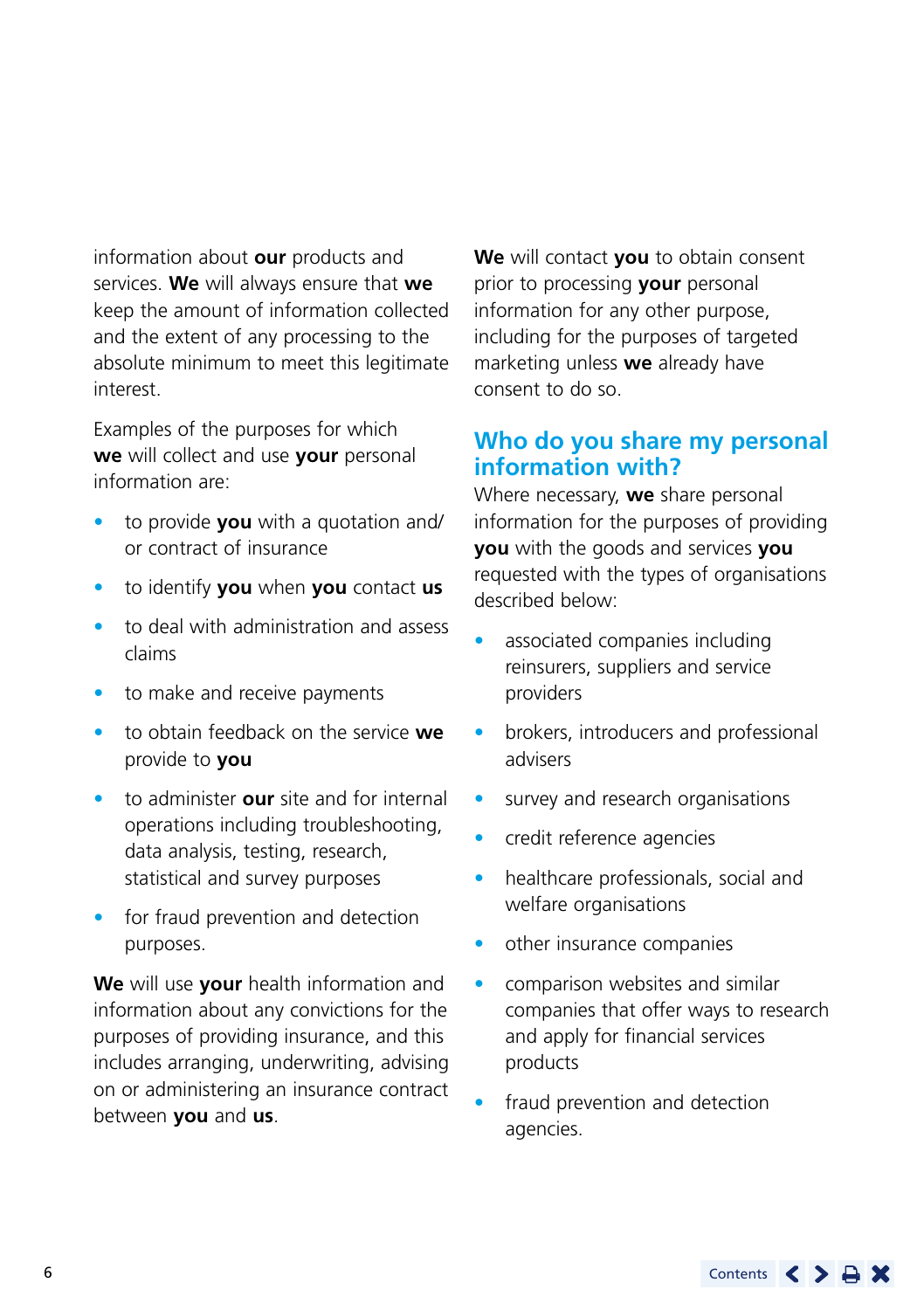Or, in order to meet **our** legal or regulatory requirements, with the types of organisations described below:

- regulatory and legal bodies
- central government or local councils
- law enforcement bodies, including investigators
- credit reference agencies
- other insurance companies.

**We** may also share the following data with the types of organisations outlined above, for the purpose of statistical analysis, research and improving services:

- anonymised data data encrypted to make it anonymous, which protects an individual's privacy by removing personally identifiable information
- pseudonymised data personally identifiable information replaced with a pseudonym to make the data less identifiable, such as replacing a name with a unique number
- aggregated data similar groups of data, such as age, profession or income which are expressed as a summary for statistical analysis.

#### **How do you use my personal information for websites and email communications?**

When **you** visit one of **our** websites **we** may collect information from **you** such as **your** email address or IP address.

This helps **us** to track unique visits and monitor patterns of customer website traffic, such as who visits and why they visit.

**We** use cookies and/or pixel tags on some pages of **our** website. A cookie is a small text file sent to **your** computer. A pixel tag is an invisible tag placed on certain pages of **our** website but not on **your** computer. Pixel tags usually work together with cookies to assist **us** to provide **you** with a more tailored service. This allows **us** to monitor and improve **our** email communications and website. Useful information about cookies, including how to remove them, can be found on **our** websites.

#### **How do you transfer my personal information to other countries?**

Where **we** transfer **your** personal information to countries that are outside of the UK and the European Union (EU) **we** will ensure that it is protected and that the transfer is lawful. **We** will do this by ensuring that the personal information is given adequate safeguards by using 'standard contractual clauses' which have been adopted or approved by the UK and the EU, or other solutions that are in line with the requirements of European data protection laws.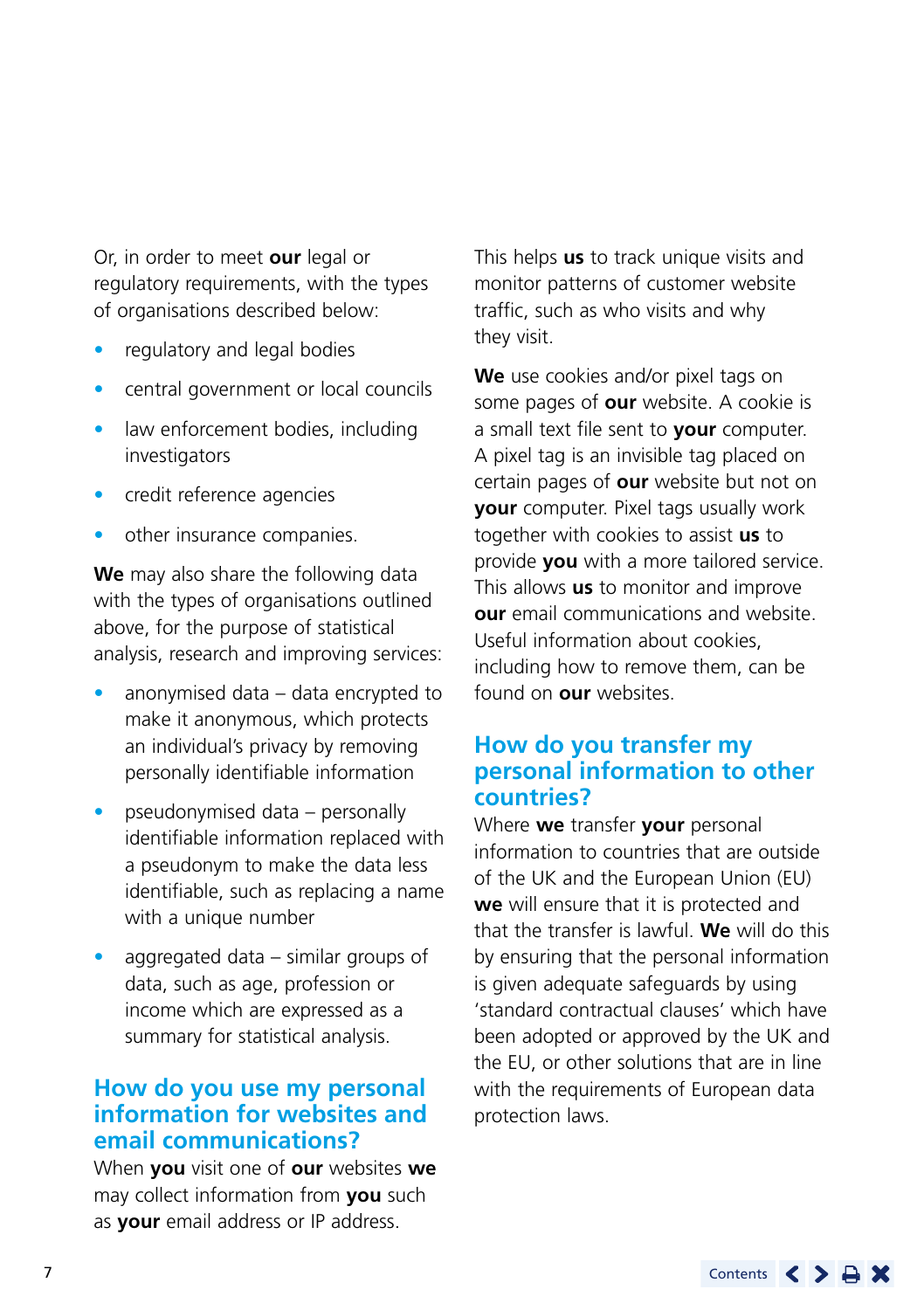A copy of **our** security measures for personal information transfers can be obtained from **our** Data Protection Officer at: Zurich Insurance Group, Tri-centre 1, Newbridge Square, Swindon, SN1 1HN, or by emailing the Data Protection Officer at [GBZ.General.Data.](mailto:GBZ.General.Data.Protection@uk.zurich.com) [Protection@uk.zurich.com.](mailto:GBZ.General.Data.Protection@uk.zurich.com)

### **How long do you keep my personal information for?**

**We** will keep and process **your** personal information for as long as necessary to meet the purposes for which it was originally collected.

There are a number of factors influencing how long **we** will keep **your** personal information, and these are shown below:

- to comply with applicable laws and regulations or set out in codes issued by regulatory authorities or professional bodies
- **our** business processes, associated with the type of product or service that **we** have provided to **you**
- the type of data that **we** hold about **you**
- if **your** data relates to any ongoing, pending, threatened, imminent or likely dispute, litigation or investigation
- to enable **us** to respond to any questions, complaints, claims or potential claims

• if **you** or a regulatory authority require **us** to keep **your** data for a legitimate purpose.

### **What are my data protection rights?**

**We** will, for the purposes of providing **you** with a contract of insurance, processing claims, reinsurance and targeted marketing, process **your** personal information by means of automated decision making and profiling where **we** have a legitimate interest and/ or **you** have consented to this.

**You** have a number of rights under the data protection laws, namely:

- to access **your** data (by way of a subject access request)
- to have **your** data rectified if it is inaccurate or incomplete
- in certain circumstances, to have **your** data deleted or removed
- in certain circumstances, to restrict the processing of **your** data
- a right of data portability, namely to obtain and reuse **your** data for **your** own purposes across different services
- to object to direct marketing
- not to be subject to automated decision making (including profiling), where it produces a legal effect or a similarly significant effect on **you**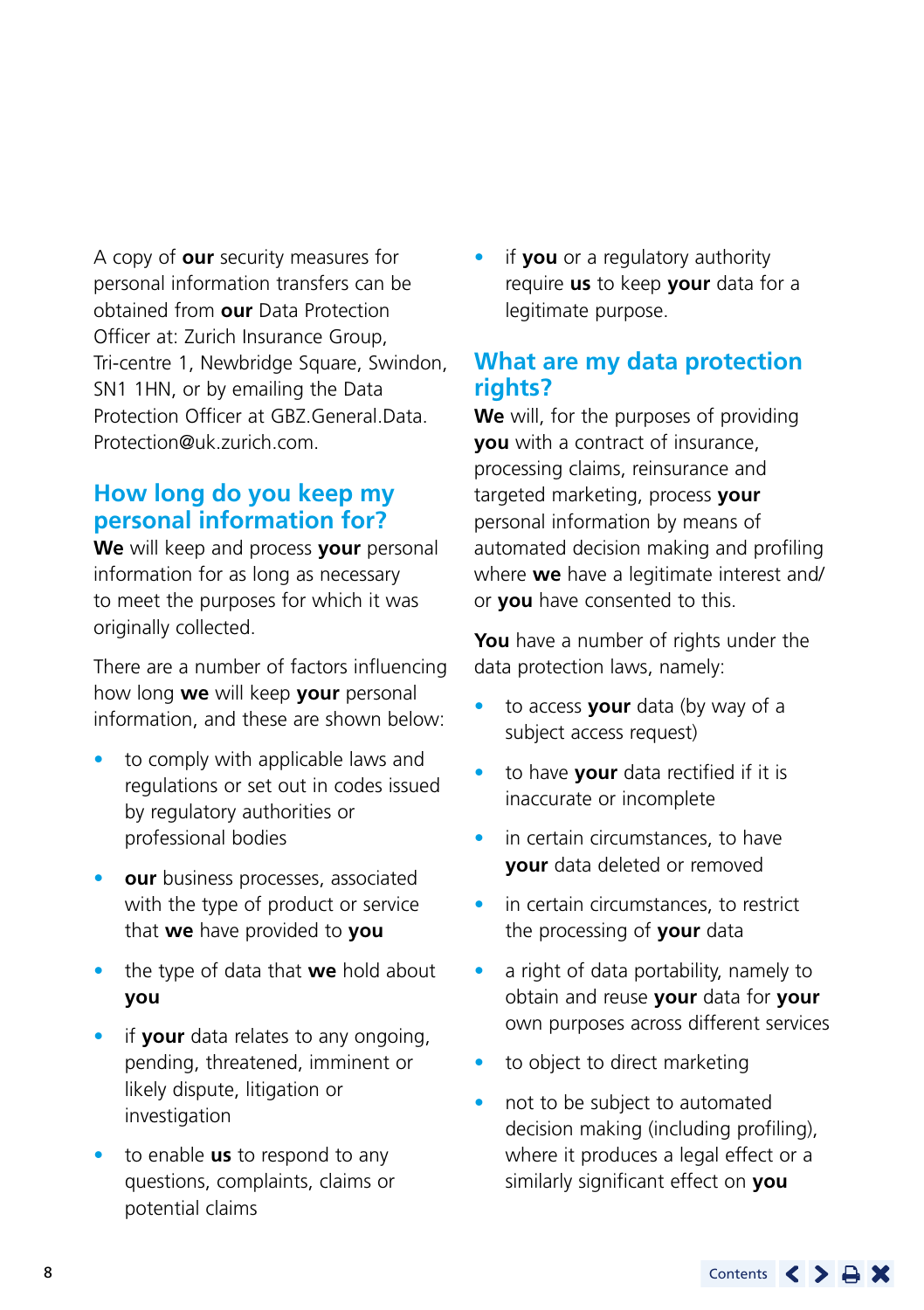- to claim compensation for damages caused by a breach of the data protection legislation
- if **we** are processing **your** personal information with **your** consent, **you** have the right to withdraw **your** consent at any time.

**You** can exercise **your** rights by contacting **our** Data Protection Officer at: Zurich Insurance Group, Tri-centre 1, Newbridge Square, Swindon, SN1 1HN or by emailing the Data Protection Officer at [GBZ.General.Data.Protection@uk.zurich.](mailto:GBZ.General.Data.Protection@uk.zurich.com) [com](mailto:GBZ.General.Data.Protection@uk.zurich.com).

### **What happens if I fail to provide my personal information to you?**

If **you** do not provide **us** with **your** personal information, **we** will not be able to provide **you** with a contract or assess future claims for the service **you** have requested.

#### **How do you use my claims history?**

When **you** tell **us** about an **incident** or claim **we** may pass information relating to it to the relevant database. **We** and other insurers may search these databases when **you** apply for insurance, in the event of any **incident** or claim, or at time of renewal to validate **your** claims history or that of any other person or property likely to be involved in the policy or claim.

This helps to check information provided and prevent fraudulent claims.

### **Fraud prevention and detection**

In order to prevent and detect fraud **we** may at any time:

- check **your** personal data against counter fraud systems
- use **your** information to search against various publicly available and third party resources; use industry fraud tools including undertaking credit searches and to review **your** claims history
- share information about **you** with other organisations including but not limited to the police, the Insurance Fraud Bureau (IFB), other insurers and other interested parties.

If **you** provide false or inaccurate information and fraud is identified, the matter will be investigated and appropriate action taken. This may result in **your** case being referred to the Insurance Fraud Enforcement Department (IFED) or other police forces and fraud prevention agencies. **You** may face fines or criminal prosecution. In addition, Zurich may register **your** name on the Insurance Fraud Register an industry-wide fraud database.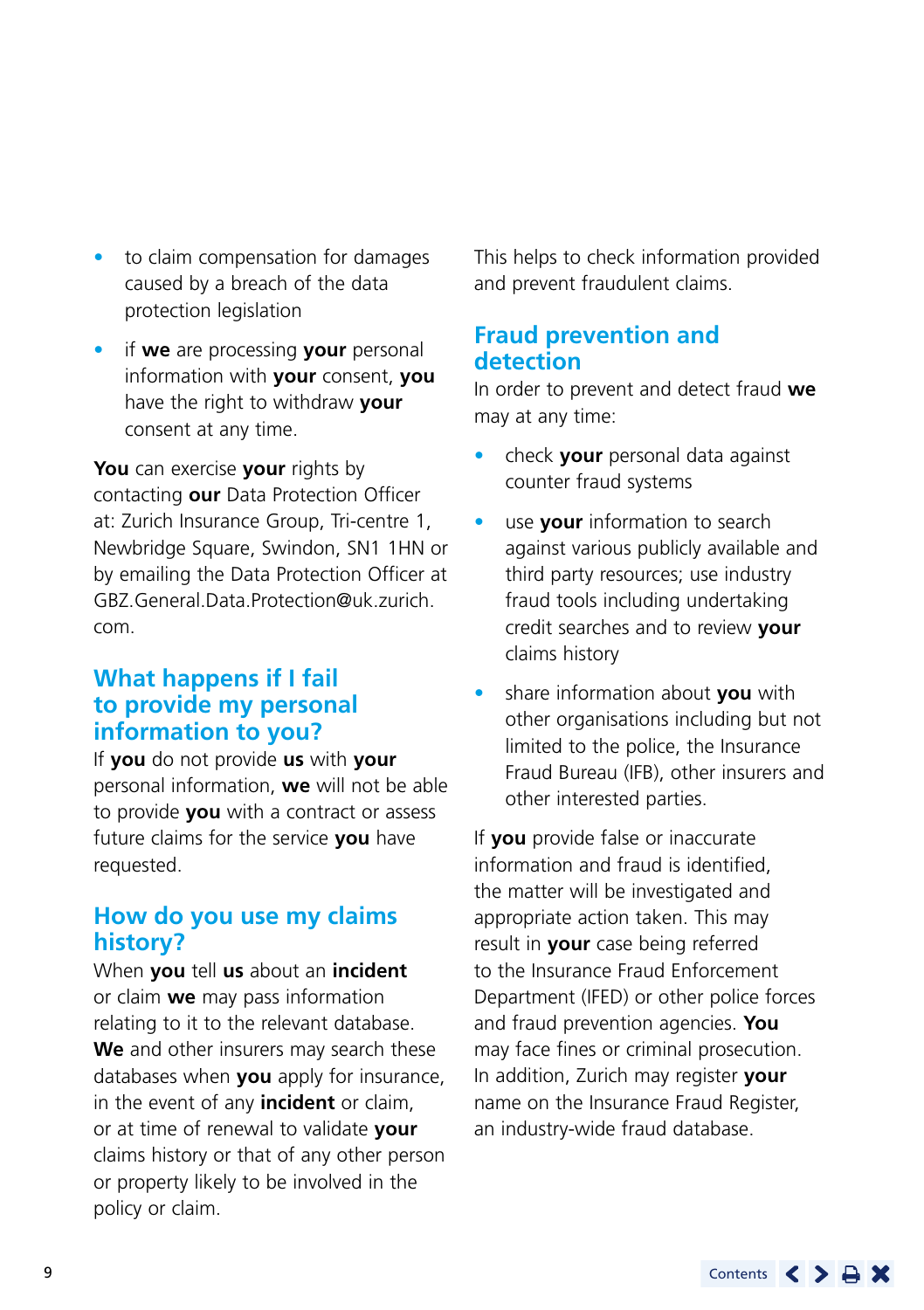## **Cancellation rights**

If **you** decide that **your** policy does not meet **your** requirements, please inform **us** or **your** insurance broker within 14 days of receiving it and **we** will return the entire premium **you** have paid for the period of insurance. After 14 days any return premium will be calculated on a pro-rata basis subject to a minimum premium of £25 (plus insurance premium tax).

**We** will not return any premium if an incident has occurred.

For renewals, if **you** decide that **your** policy does not meet **your** requirements, please inform **us** or **your** insurance broker within 14 days of **your** policy renewal date and **we** will return the entire premium **you** have paid for the period of insurance. After 14 days any return premium will be calculated on a pro-rata basis.

**We** will not return any premium if an incident has occurred.

## **Our Right of Renewal**

**Our** right to renew this policy does not affect **your** cancellation rights detailed on **your** copy of the policy. If **you** pay the premium to **us** using **our** Direct Debit instalment scheme **we** will have the right (which **we** may choose not to exercise) to renew the policy each year and continue to collect premiums using this method.

**We** may vary the terms of the policy (including the premium) at renewal. If **you** decide **you** do not want **us** to renew the policy, provided **you** tell **us** before the next renewal date, **we** will not renew it.

Please note that no cancellation refund will be allowed if a **Total Loss** claim settlement has been paid or is in negotiation.

#### **Sanctions**

Notwithstanding any other terms under this agreement, **we** shall not be deemed to provide coverage and will not make any payments or provide any service or benefit to **you** or any other party to the extent that such cover, payment, service, benefit and/or any business or activity of **you** would violate any applicable trade or economic sanctions law or regulation.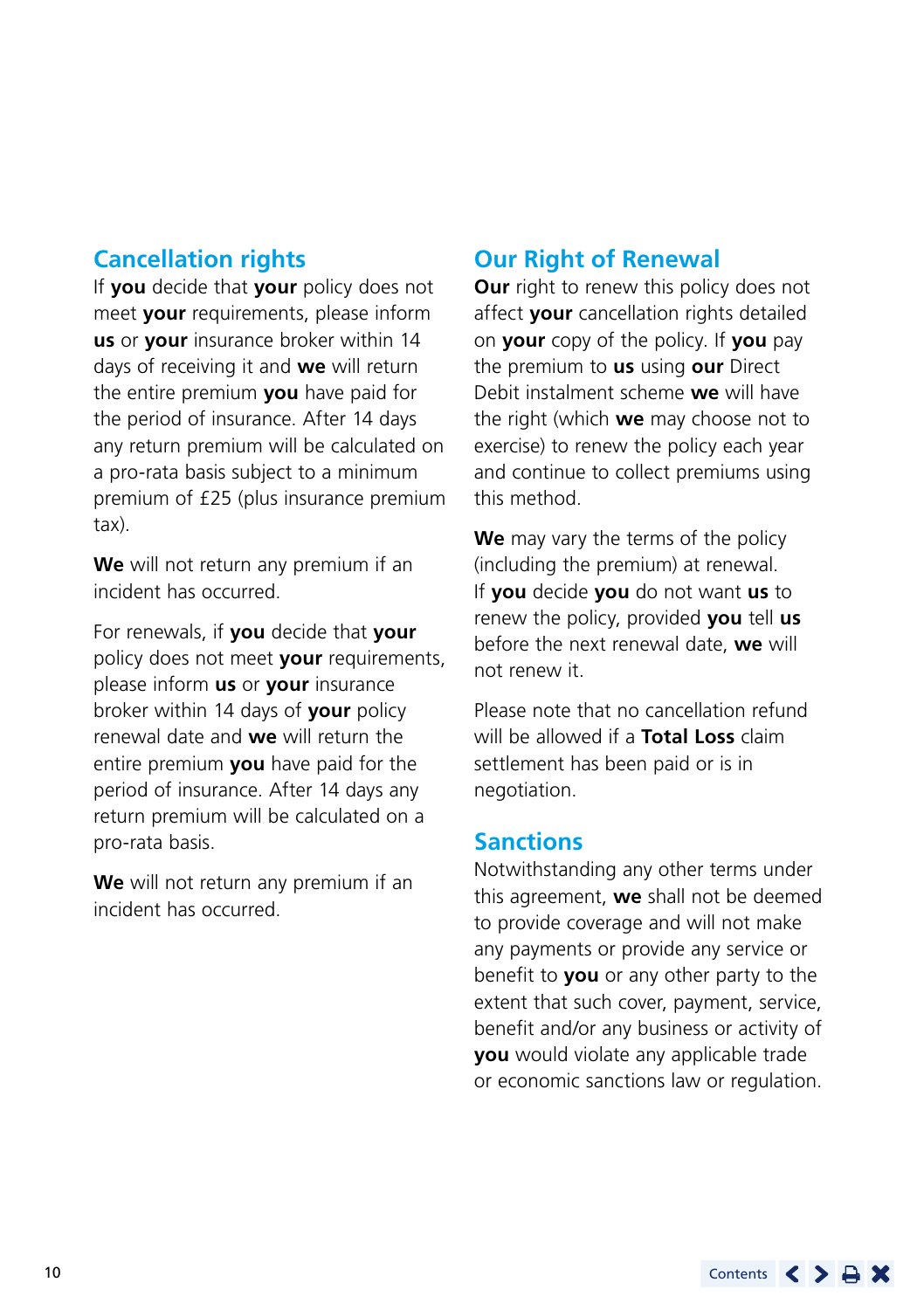## <span id="page-10-0"></span>**Definitions**

**Agreed value**: this is the amount shown in the schedule, which represents the value of **your Craft** as declared by **you** and agreed by **us**.

**Commencement and End**: cover will commence at 0001 hours and end at 0000, unless otherwise agreed, on the dates shown in the schedule or renewal notice.

**Craft**: the **Craft** described in the schedule including trolleys and trailers; outboard motors; gear and equipment that would normally be sold with the **Craft**. If the **Craft** is 18' (5.5m) or longer, **we** automatically provide cover for tenders up to £500 in value.

**Europe**: European Union member states as well as Norway and Switzerland.

**Excess**: an amount to be deducted or collected in respect of any claim.

**Incident**: any accident or occurrence, or series of accidents or occurrences arising from the same originating cause.

**Kill Cord:** an engine cut out device specifically designed to stop the engine(s) automatically when the helmsperson moves away from the controls. The **kill cord** must be attached securely to the helmsperson before the engine is put into gear.

**Loss or damage**: accidental damage caused by forcible, violent or external means.

**Marina**: a secure and sheltered mooring complex, providing controlled access to berths, racking, compounds or pontoons. Excluding facilities with floating or temporary breakwaters.

**Personal effects**: Items of a personal nature belonging to **you**. Unless otherwise noted in the **policy documentation**, we will cover up to 2% of the sum insured of the **Craft** subject to a minimum of £500 and a maximum of £2,500.

**Policy Documentation: policy.** schedule, endorsements, renewal notice and certificate of insurance (where issued).

**Seaworthy**: the **Craft** is **seaworthy** if it is maintained and crewed in such a way as to be able to operate safely in the conditions which can reasonably be expected.

**Terrorism**: the use or threat of violence or force, designed to influence the government or to intimidate the public, for the purpose of advancing a political, religious or ideological cause.

**Total Loss**: the **Craft** is irretrievably lost or destroyed. A constructive **total loss** is where the cost of replacement or repair exceeds the sum insured.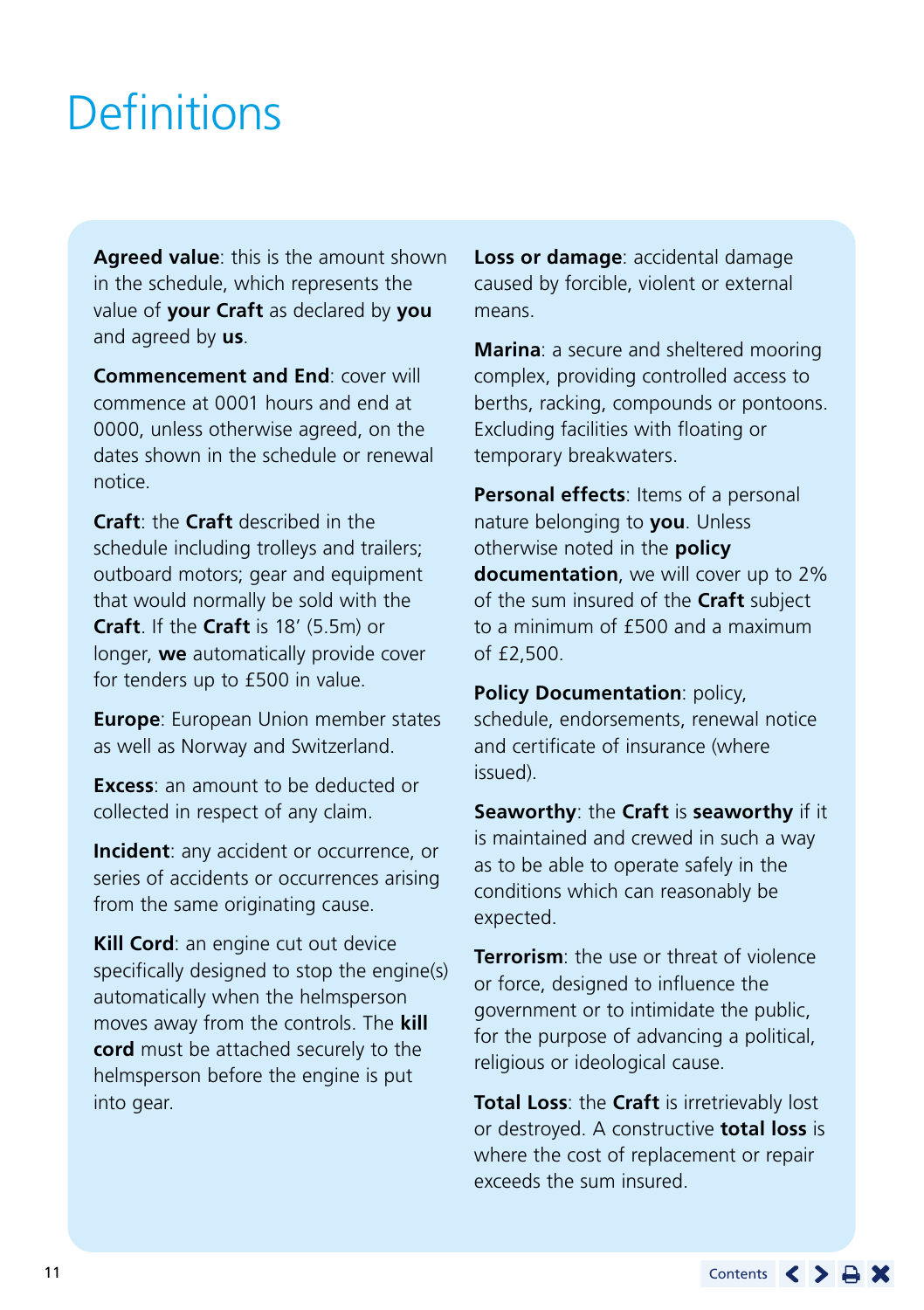**Unattended**: the **Craft** is **unattended** if **you**, or someone appointed on **your** behalf, is not in a position to monitor the **Craft** and able to go to its immediate aid in the event of an **incident** or external interference.

**United Kingdom**: England, Wales, Northern Ireland, Scotland, Isle of Man and Channel Islands.

**Uninsured boater**: an owner or operator of a vessel other than **your Craft**, who is legally responsible for an accident, and:

- to whom no liability policy applies; or
- who cannot be identified.

#### **Unseaworthy**: the **Craft** is

**unseaworthy** if it is not designed, built, maintained and crewed in such a way as to be able to operate safely in the conditions which can reasonably be expected. If **you** are unable to maintain the **Craft** due to the lack of knowledge, time or skill **you** must engage the services of somebody to do so on **your** behalf.

**Us, We, Our**: Navigators & General, a trading name of Zurich Insurance plc.

**You, Your**: the person, firm or company named in the **policy documentation.**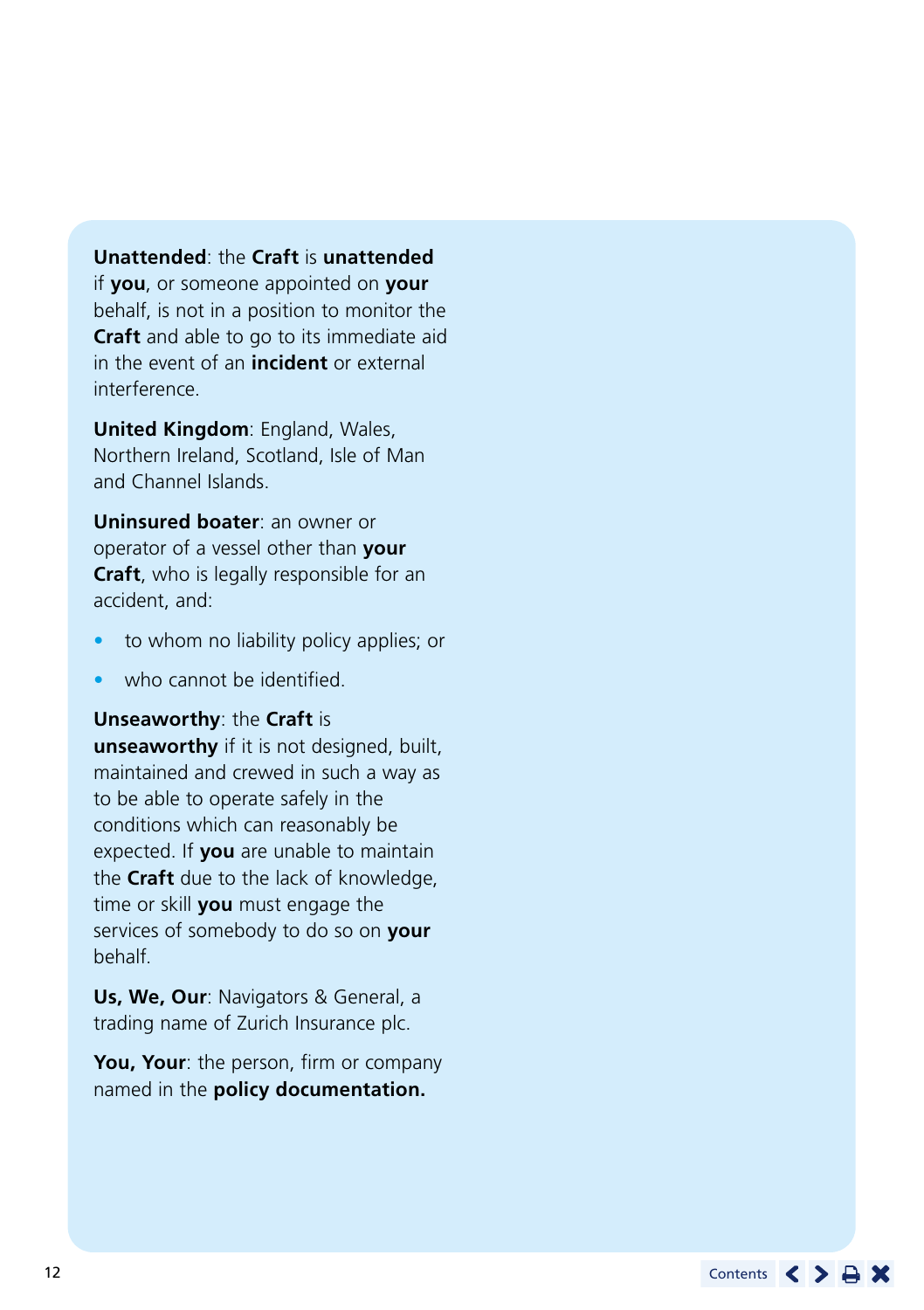## <span id="page-12-0"></span>Section A – Accidental damage cover

### **What is covered:**

**We** will pay **you** for **loss or damage** to **your Craft** whilst it is:

- ashore.
- in transit by road.
- afloat on inland and coastal waters up to 12 nautical miles offshore, of the **United Kingdom** and **Europe**.

In accordance with the limits and requirements shown within the **policy documentation**.

### **What you are not covered for:**

- the **excess** shown within the schedule, except in the event of a **Total Loss**.
- loss of use of the **Craft**.
- **loss or damage** caused by wear, tear, depreciation or gradual deterioration if the **Craft** is over 3 years old, unless **you** are able to provide evidence that the **Craft** has been maintained appropriately.
- **loss or damage** to consumable stores or moorings.
- the cost of making good any defect in repair or maintenance, resulting from work carried out by any person employed by **you**.
- the cost of making good any fault or damage arising from any fault or error in design or construction.
- replacing, repairing or renewing a faulty part, faulty design, faulty construction or defective materials.
- theft of outboard motors attached to the **Craft** or her tenders unless it is securely locked by an anti-theft device which prevents retaining bolts/ clamps being undone, in addition to its normal method of attachment.
- theft of sailboard unless the theft involves forcible and violent entry or removal.
- theft of sailboard from an unattended vehicle unless it is attached to a locked car roof rack and is fitted with and secured by an anti-theft device, in addition to its normal method of attachment.
- theft of fixed gear and equipment from the exterior of **Craft** unless violence or force are used.
- a reduction in the **Craft's** market value following repair, or loss of value, warranty coverage or rating.
- mechanical, electrical or electronic breakdowns, failures, faults or breakages.
- **loss or damage** resulting from electrolysis, osmosis, or like conditions.
- **loss or damage** to the **Craft** caused by loss of control where a **kill cord** is fitted but has not been used.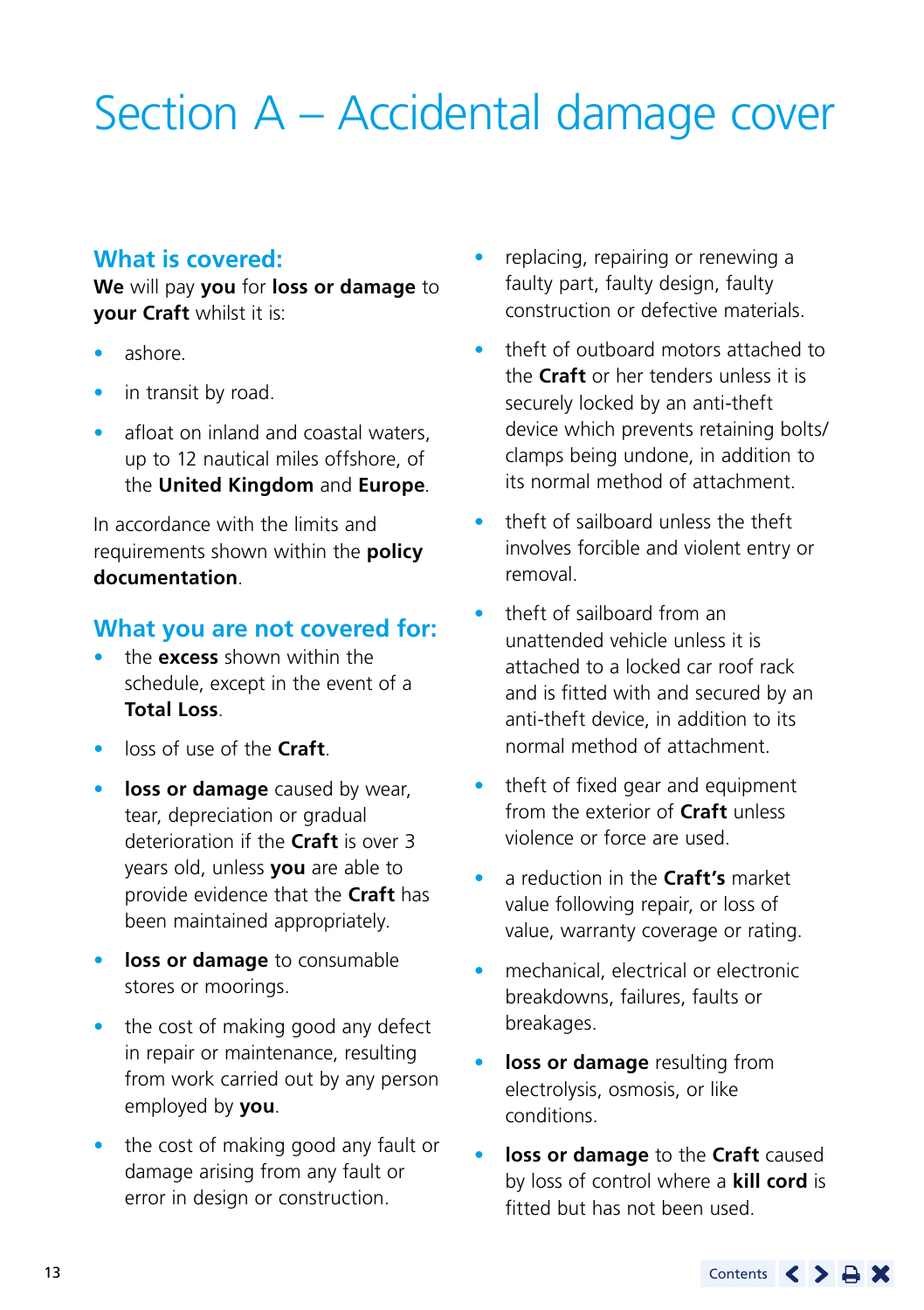• scratching, denting, bruising and chafing whilst in transit by road, rail, air or ferry.

#### **Additional Exclusions to apply to Craft with a Maximum Design Speed in excess of 20 m.p.h. or 17 knots**

No claim will be allowed in respect of:

- loss, damage or liability whilst the **Craft** is participating in racing, speed tests or connected trials.
- loss, damage or liability in respect of fire and explosion, where the **Craft** is fitted with inboard machinery unless it is equipped with automatic or remote controlled fire extinguishing apparatus in the engine compartment.
- theft of **Craft** whilst stored unless the theft involves forcible and violent entry or removal.
- theft of the trailer, and any insured items attached to it, whilst unattended unless the trailer has been securely fastened by a wheel clamp or hitchlock.

### **Preventing or Minimising a Loss**

**We** will pay reasonable costs incurred, including salvage, in preventing or minimising a loss covered by this insurance.

## **Grounding**

**We** will pay the reasonable costs of inspecting the **Craft** following grounding, even if no damage is found.

## **Loss or Damage to Personal Effects / Equipment**

#### **What is covered:**

**Loss or damage** to personal items that do not form part of the **Craft's** inventory, while used in connection with the **Craft** and whilst in transit between **your** home and the **Craft**. Up to an amount of 2% of the sum insured of the **Craft**, minimum £500, maximum £2,500 unless otherwise stated in the schedule.

#### **We will provide this cover for:**

• **you, your** husband, wife or partner and children who permanently live in **your** normal home.

#### **What you are not covered for:**

- the **Excess** shown within the schedule.
- theft or vandalism of personal effects unless the craft has lockable cabin accommodation.
- theft from an unattended motor vehicle unless the vehicle was securely locked and the personal items hidden from view.
- damp, mould, mildew, vermin and moth.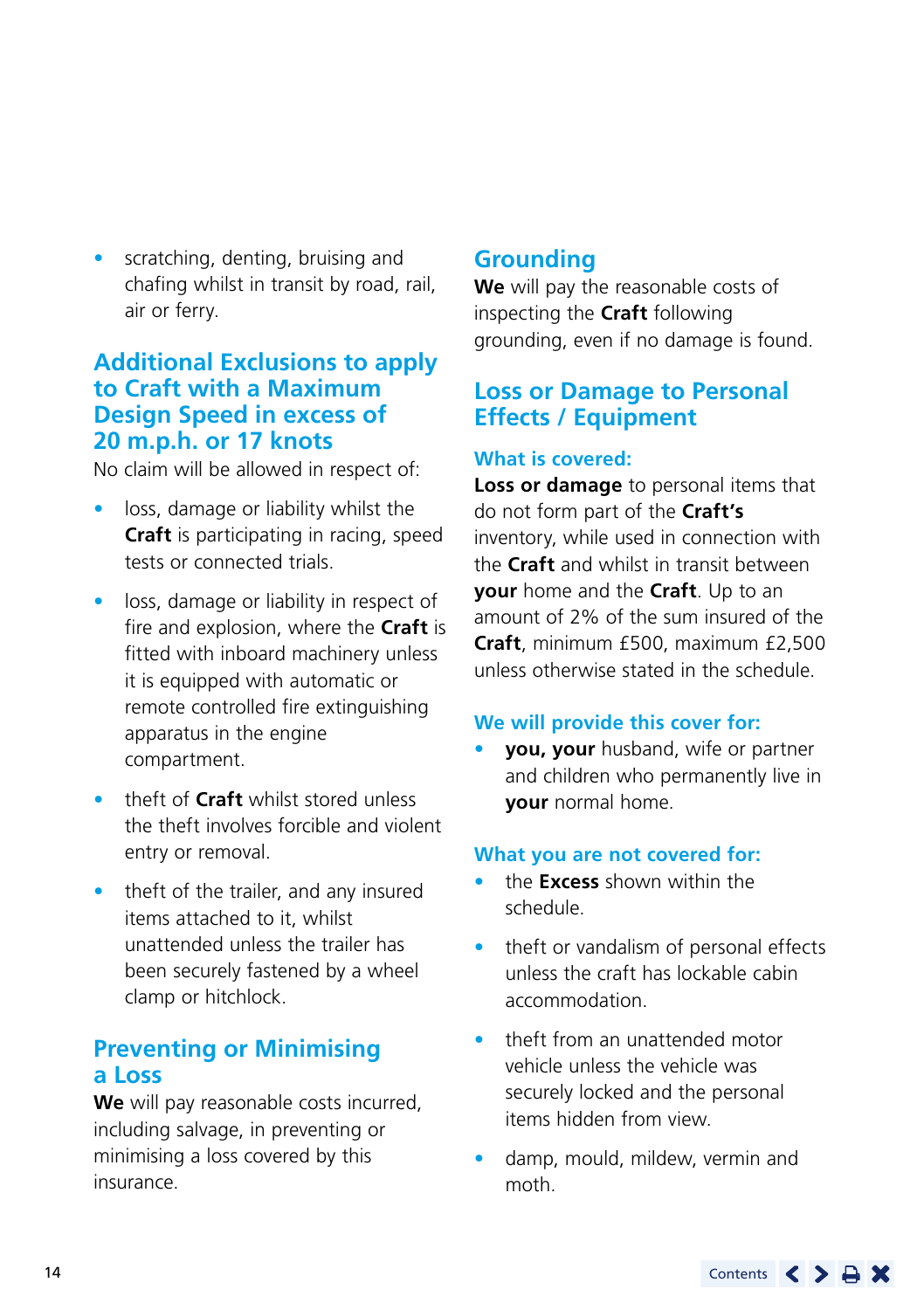- mechanical or electrical failure or breakdown.
- **loss or damage** to computer equipment or computer software, mobile phones, jewellery, furs, works of art and spectacles.
- breakage of items of a fragile nature.
- loss of money, travellers cheques, credit or debit cards.
- **loss or damage** to water skis, water toys, fishing, diving and sports equipment whilst in use.
- any one item in excess of £250 unless agreed in writing by **us**.
- wear, tear, depreciation or gradual deterioration.

### **Marina benefits**

If a claim occurs whilst the **Craft** is moored or is ashore in a **marina**, **we** will not apply the **excess**.

#### **Key Cover**

**We** will pay for costs for stolen or damaged keys up to £500 per event, up to a maximum of £1,000 per policy period.

#### **Rescue and Evacuation**

If an **insured person** or **your** guest is lost overboard from the **Craft** or requires emergency evacuation, **we** will pay up to £25,000 for costs incurred by **you** for the search, rescue and/or evacuation.

If a rescue or evacuation occurs by a registered charity or other registered non-profit organisation **we** shall make a donation of £100 in **your** name.

### **Medical expenses**

**We** will pay necessary medical expenses incurred by **you** or **your** guests as a result of bodily injury following an accident on board, whilst boarding or disembarking the **Craft** or tender. The maximum amount payable for any one **incident** is £1,000. The policy **excess** will not apply to this cover. **We** will not cover bodily injury caused by:

- HIV (Human Immunodeficiency Virus) and/or HIV related illness including AIDS (Acquired Immune Deficiency Syndrome) however caused and/or any mutant derivatives or variations thereof.
- suicide, self-injury or any wilful act or self-exposure to peril (other than in an attempt to save human life).
- the influence of drugs (other than those prescribed by a registered doctor but not when prescribed for the treatment of drug addiction).
- abuse of solvents or alcohol.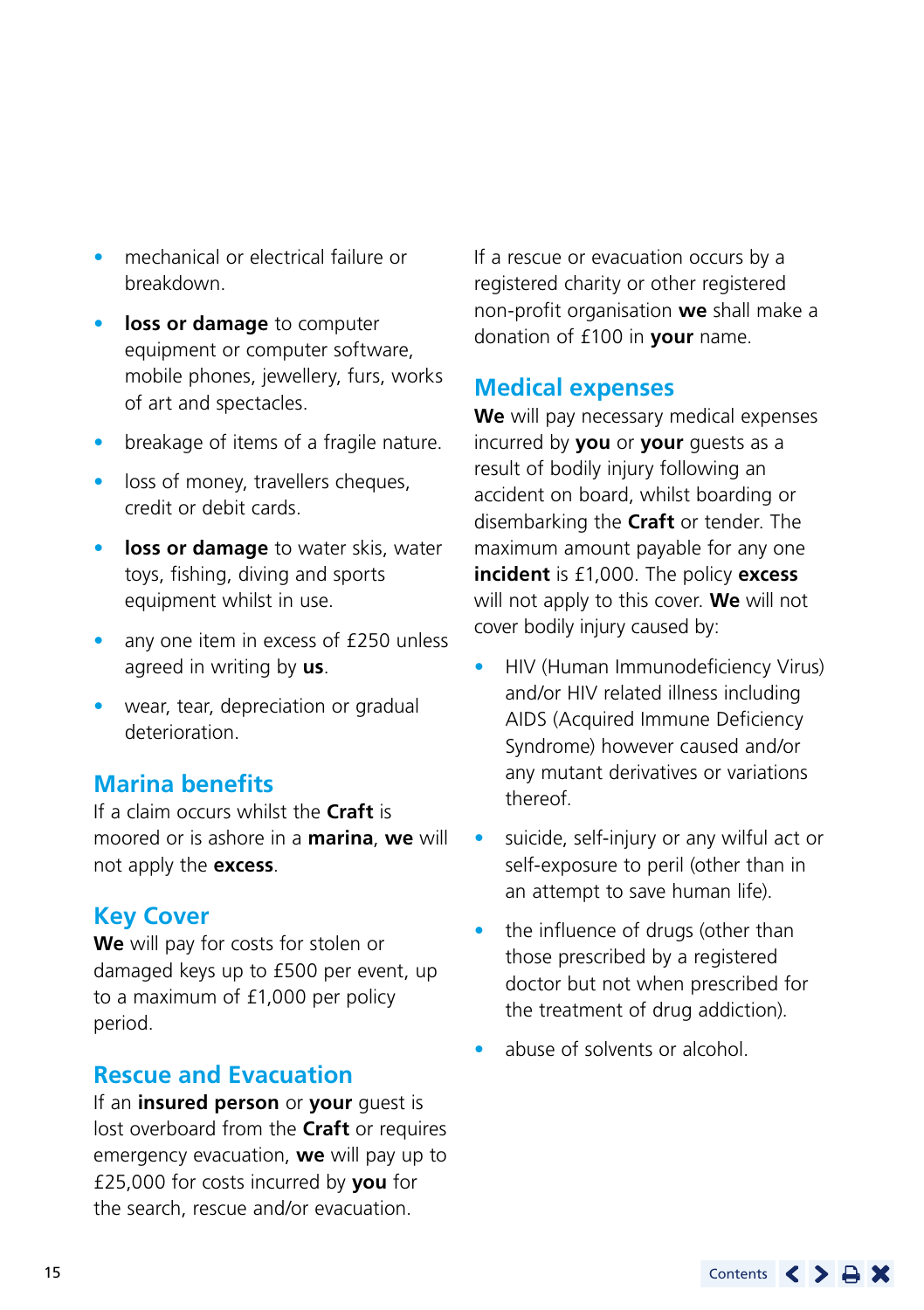## **Excess Collision Waiver**

In the event of a collision with another vessel where **we** agree **you** were not primarily at fault, no **excess** will apply to any resulting claim provided **you** can supply **us** with contact details of the responsible party.

#### **Race Fees**

**We** will reimburse **you** up to £150 (in any one period of insurance) for non refundable race entry fees to an event **you** have entered the **Craft** and paid the fee for which **you** are subsequently unable to attend due to damage to **your Craft** caused by an **incident** covered by this policy.

#### **Mast and Sails damaged at an event**

**You** are authorised to arrange the immediate replacement of the mast, spars and/or sails following damage whilst **you** are competing at a National, European or Worldwide class event. **We** will cover this cost, less the policy **excess** shown in **your** schedule, providing **you** retain the damaged equipment and are able to provide the invoice / receipt for the replaced equipment.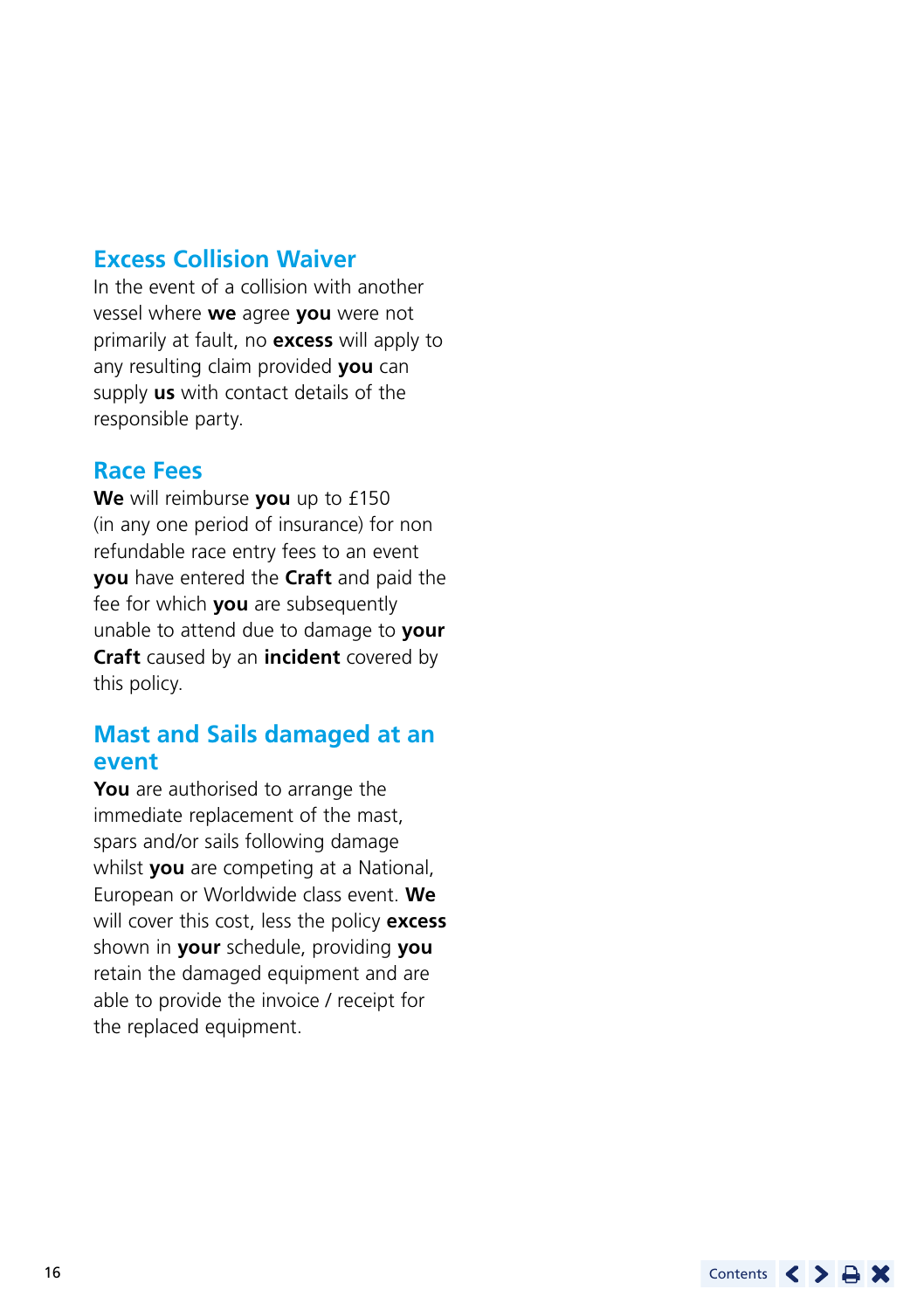## <span id="page-16-0"></span>Personal accident

## **Definitions**

**Loss of limb** means physical, permanent and total loss of use at or above the wrist or ankle.

**Loss of sight** means a complete, irrecoverable and irremediable loss of sight of one or both eyes.

**Permanent total disablement** means disablement that prevents attending to business or occupation of any and every kind which, lasting for 12 consecutive calendar months, is at the expiry of that period beyond all hope of improvement.

#### **What is covered**

Personal accidents that occur onboard **your Craft** within 12 months of the event, are the sole and independent cause of subsequent disability. The **excess** will not apply to this cover.

#### **Benefits**

| Loss of limb                   | £25,000 |
|--------------------------------|---------|
| Loss of sight                  | £25,000 |
| Permanent total<br>disablement | £25.000 |
| Death                          | £25,000 |

The overall limit is £100,000 for any one accident or event. If any one accident or event involves four or more persons, the individual sums insured will be proportionally reduced, until the overall total does not exceed £100,000.

For persons aged under 16 or over 70 years at the time of the accident, the **permanent total disablement** benefit and the death benefit are both limited to £2,500.

### **We will provide this cover for:**

**you** and persons aboard **your Craft** (including whilst embarking or disembarking) with **your** permission.

#### **What you are not covered for:**

- a disease, physical defect, illness or injury which existed prior to the accident.
- being under the influence of drink. drugs or solvent abuse.
- **vou** are not covered for any other costs that are indirectly caused by the event which led to **your** claim, unless specifically stated in this Policy.
- disablement to any person employed by **you** in any capacity whatsoever.
- disablement to any person whilst **your Craft** is being used for purposes other than private pleasure.
- pregnancy.
- suicide, deliberate self-injury or wilful exposure to needless risk.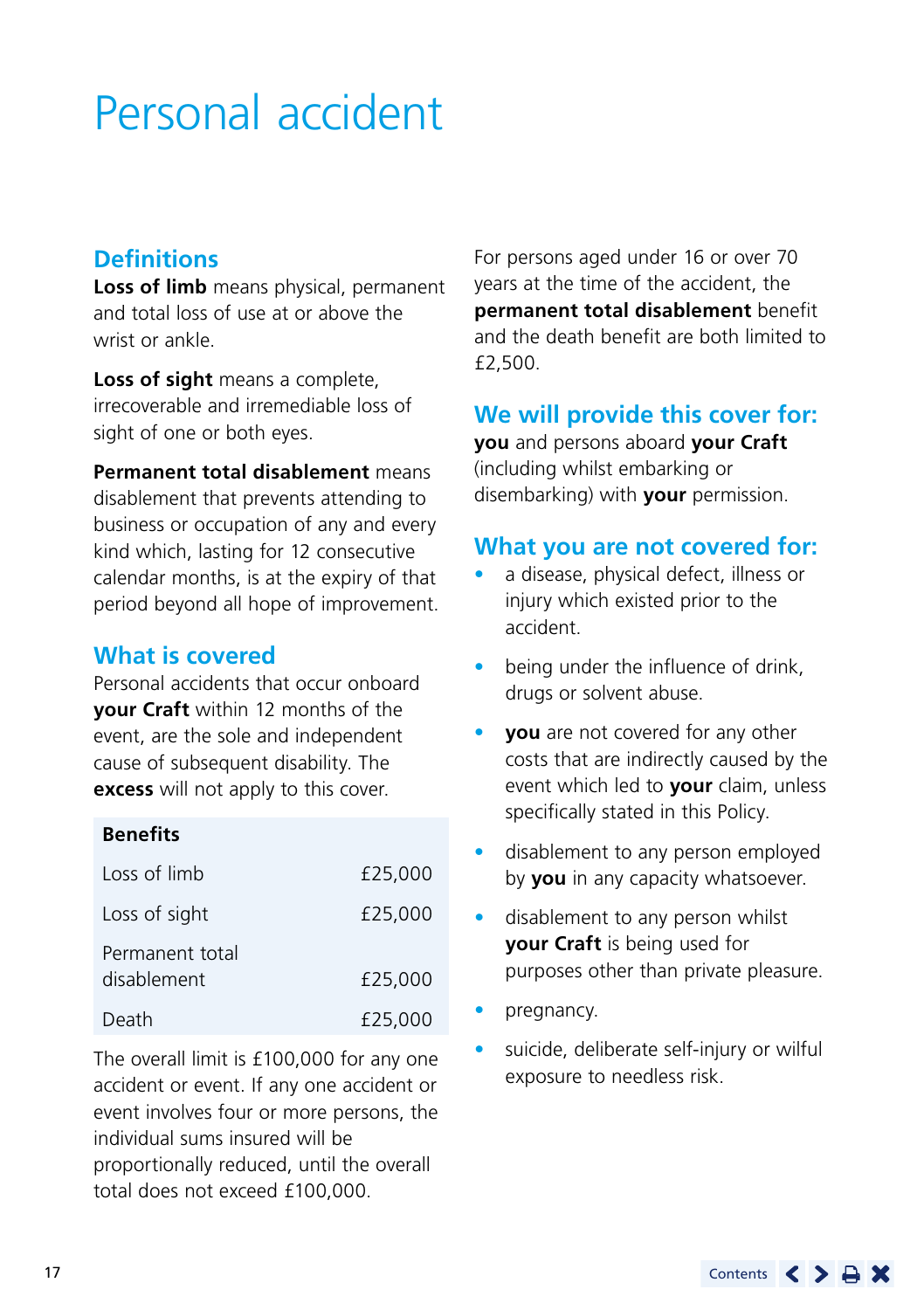## **Conditions**

In the event of a claim, no payment will be made without appropriate medical certification which **you** must submit together with any information, evidence or receipts that **we** ask for. These must be obtained at **your** expense.

Where necessary, the claimant must agree to a medical examination. **We** will pay the cost.

No claim will be payable under more than one benefit in respect of any one accident.

In the event of an accident causing **permanent total disablement** followed by death from any one cause within 12 calendar months of the accident, **we** will only pay the death

### **Pet medical expenses**

compensation.

**We** will pay necessary medical/vet expenses incurred by **you** for **your** pets or those of **your** guests as a result of bodily injury following an accident on board, whilst boarding or disembarking the **Craft**. The maximum amount payable for any one **incident** is £500. A policy **excess** of £50 will apply to this cover.

**We** will not cover bodily injury caused by:

• pregnancy, birthing or delivering a litter/clutch.

- a pre-existing physical defect, condition or infirmity.
- medical expenses incurred more than 14 days after the event.
- where the **Craft** is used as a houseboat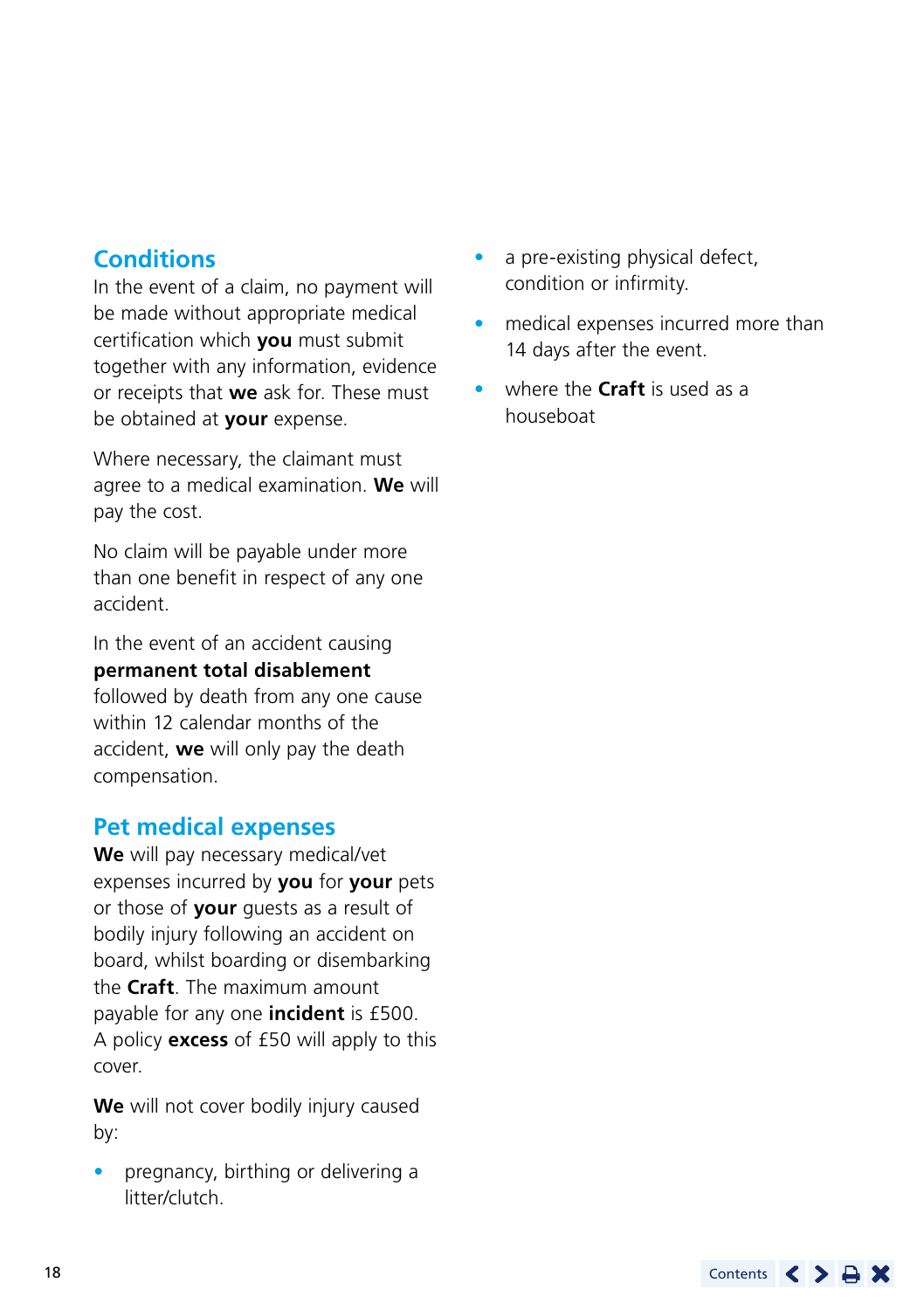## <span id="page-18-0"></span>Section B – Liability to others

#### **What is covered:**

**We** will cover **your** legal liability, up to the limit stated within the policy schedule, to compensate other people if someone dies or is injured, or property is lost or damaged, as result of **your** interest in the **Craft**.

The **excess** will not apply to this cover.

#### **We will provide this cover for:**

**you** and those in control of the **Craft** with **your** permission.

#### **What you are not insured for:**

- liabilities whilst the **Craft** is in transit by road.
- liabilities assumed under contract incurred solely by an agreement entered into by **you**.
- accidents or illness to persons contracted by **you**, in any capacity whatsoever, in connection with the **Craft**.
- liabilities resulting from any accident whilst the **Craft** is in the care, custody or control of any business, trade, profession or organisation.
- liability to passengers or crew engaged in any underwater sport or activity, from the time of leaving the **Craft** until safely within the **Craft**.
- any activity, other than water skiing or wakeboarding, involving persons being pulled by the **Craft** and/or tender(s) unless **you** have written agreement from **us**.

#### **Innocent Boater**

#### **What you are covered for:**

**We** will pay for bodily injury aboard **your Craft** that **you** are legally entitled to recover from an uninsured or unidentified third party, but have been unable to do so due to circumstances beyond **your** control.

#### **What you are not covered for:**

- **loss or damage** caused by a **Craft** that **you** have a financial interest in
- **loss or damage** caused by a **Craft** owned by a governmental agency or unit

The maximum **we** will pay for any one **incident** is £15,000.

#### **Removal of Wreck**

**We** will pay the reasonable costs of attempted or actual raising, removal or destruction of the wreck of the **Craft** or any failure to do so, resulting from **loss or damage** covered by this insurance.

#### **Rescue Boat Liability**

Where a separate policy is not otherwise in place; liability is extended to include cover for bodily injury or death caused by **your** negligence whilst **you** are acting as official rescue/support boat crew (including skipper) for an organised on the water **United Kingdom** event.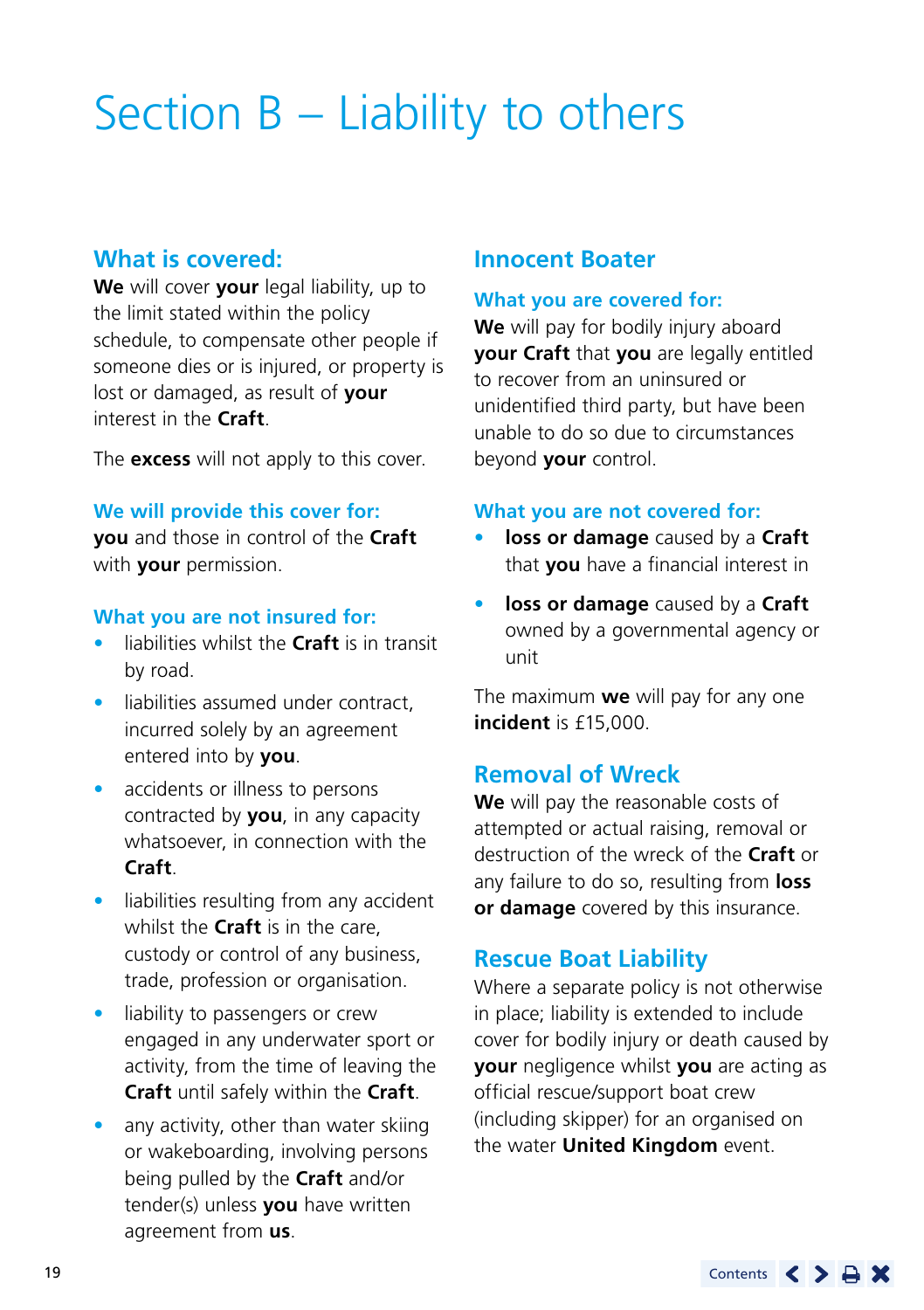## <span id="page-19-0"></span>Conditions which apply to the whole of this policy

- **1** Everyone covered by this policy must follow the policy terms and conditions.
- **2** This policy is non-transferable.
- **3** Should the **Craft** be sold or transferred to new ownership or there is a change in interest, this policy will be cancelled from the relevant date.
- **4 Your** policy is governed by the law that applies to where **you** reside within the **United Kingdom**. If there is any disagreement about which law applies, English law will apply. **You** agree to submit to the exclusive jurisdiction of the courts in England and Wales. Unless agreed otherwise, **we** will communicate to **you** in English.
- **5 You** must tell **us** if any of the information on which this insurance is based changes. Failure to do so may result in **your** insurance no longer being valid and claims not met. If in doubt about any change **you** should disclose it. If **your** policy is amended as a result of any change **we** will be entitled to vary the premium and terms for the rest of the period of insurance. **You** should keep a record (including copies of letters) of all information supplied to **us** in connection with this insurance.
- **6 You** must at all times exercise due care and diligence and do all **you** reasonably can to prevent **loss or damage** to **your Craft**.
- **7 We** will pay the reasonable cost of repair for **loss or damage**. In the event of a **Total Loss** or a constructive **Total Loss**, **we** will either pay the **Agreed Value** of the **Craft** or provide a replacement **Craft** of a similar age, size and type. Reasonable replacement or repair to be considered sufficient, even if the appearance and condition of the **Craft** is not the same as prior to the claim.
- **8** If any claim is covered by another insurance, **we** will not pay the claim.
- **9** In no case will **we**, under any section, pay more than the sum insured shown against that item in the schedule.
- **10** In no case will **we** pay for unrepaired damage in the event of a subsequent **Total Loss**.
- **11** If **your** claim is fraudulent or false in any way, **we** will not make any payment and the policy will be void. There will no refund of premium.
- **12** In the event of **loss or damage** to the outboard motors, **we** will pay the current replacement price less 10% per annum, up to a maximum deduction of 50%.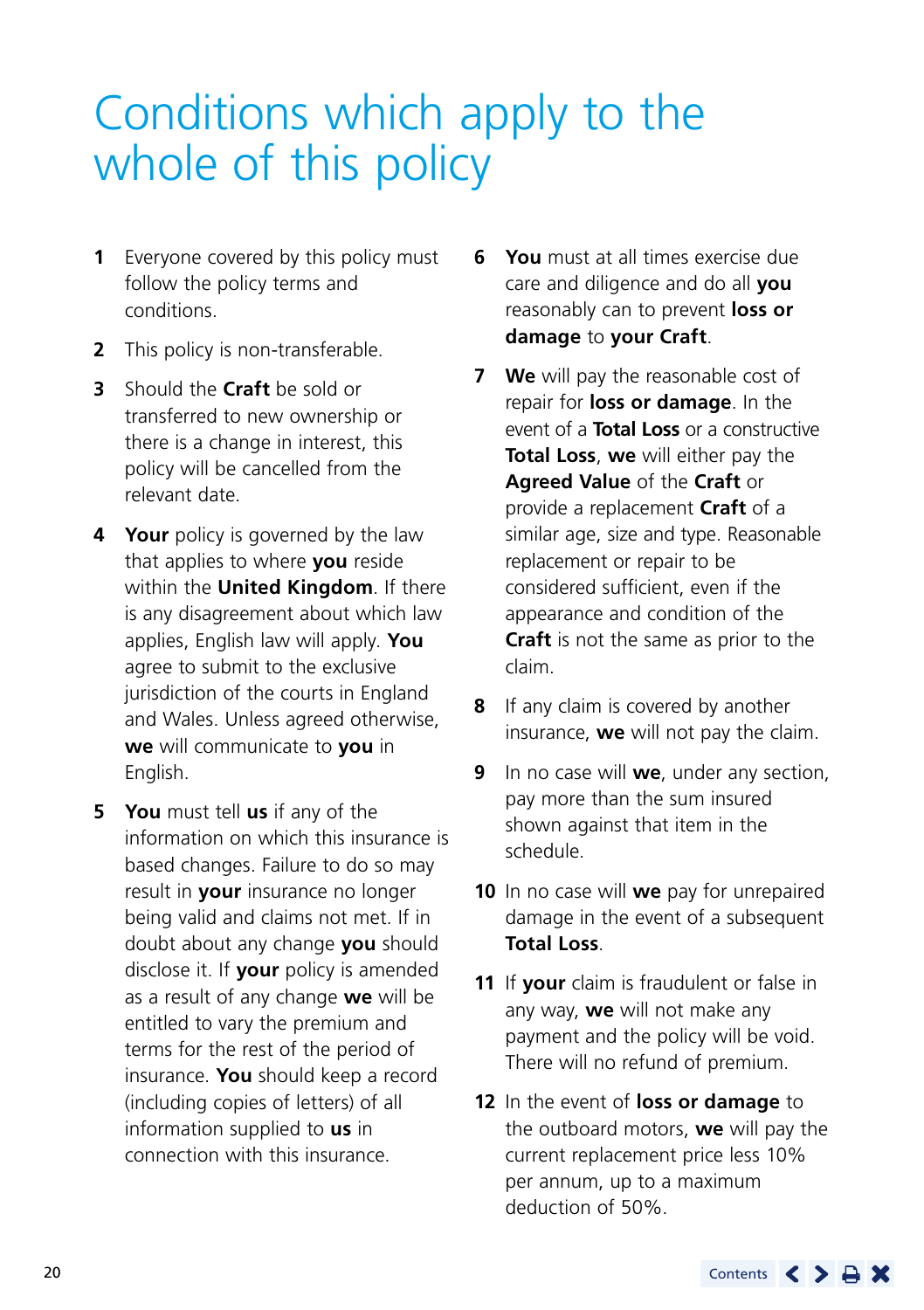- **13** In the event of **loss or damage** to unspecified trailers or trolleys **we** will pay the current replacement price less 10% per annum, up to a maximum deduction of 50%.
- **14** In the event of a claim under more than one section of the policy, the highest **Excess** will apply.
- **15** No person who is not party to this policy, or to whom cover is not expressly extended, may enforce any term of this policy.
- **16** If **you** pay the premium to **us** using **our** Direct Debit instalment scheme, **we** will have the right (which **we** may not use) to renew the policy each year and continue to collect premiums using this method.

**We** may vary the terms of the policy (including the premium) at renewal. If **you** decide that **you** do not want **us** to renew the policy, as long as **you** tell **us** before the next renewal date, **we** will not renew it.

**17** This insurance may be cancelled by **us** at any time subject to 30 days notice to **you** or by mutual agreement, when a pro rata return of premium shall be made calculated on the annual premium charged, subject to a minimum premium of £25 (plus insurance premium tax).

**Our** right to renew this policy does not affect **your** cancellation rights detailed on page 10 and condition 17 on page 21 of the policy.

**18** If **you** have elected to pay **your** policy annually, but failed to pay **your** premium:

**We** may refuse **your** claim or take the balance of any outstanding premium due to **us** from any claim payment **we** make to **you**. This may mean that **we** fulfil **our** obligations to any claim against **your** policy by a third party, but seek full recovery of any sum made under **your** policy, directly from **you**. This may include the instruction of solicitors or other recovery agents; and **we** may cancel **your** policy by sending **you** seven days' written notice to **your** last known address. This does not affect **our** right to collect any outstanding premium from **you.**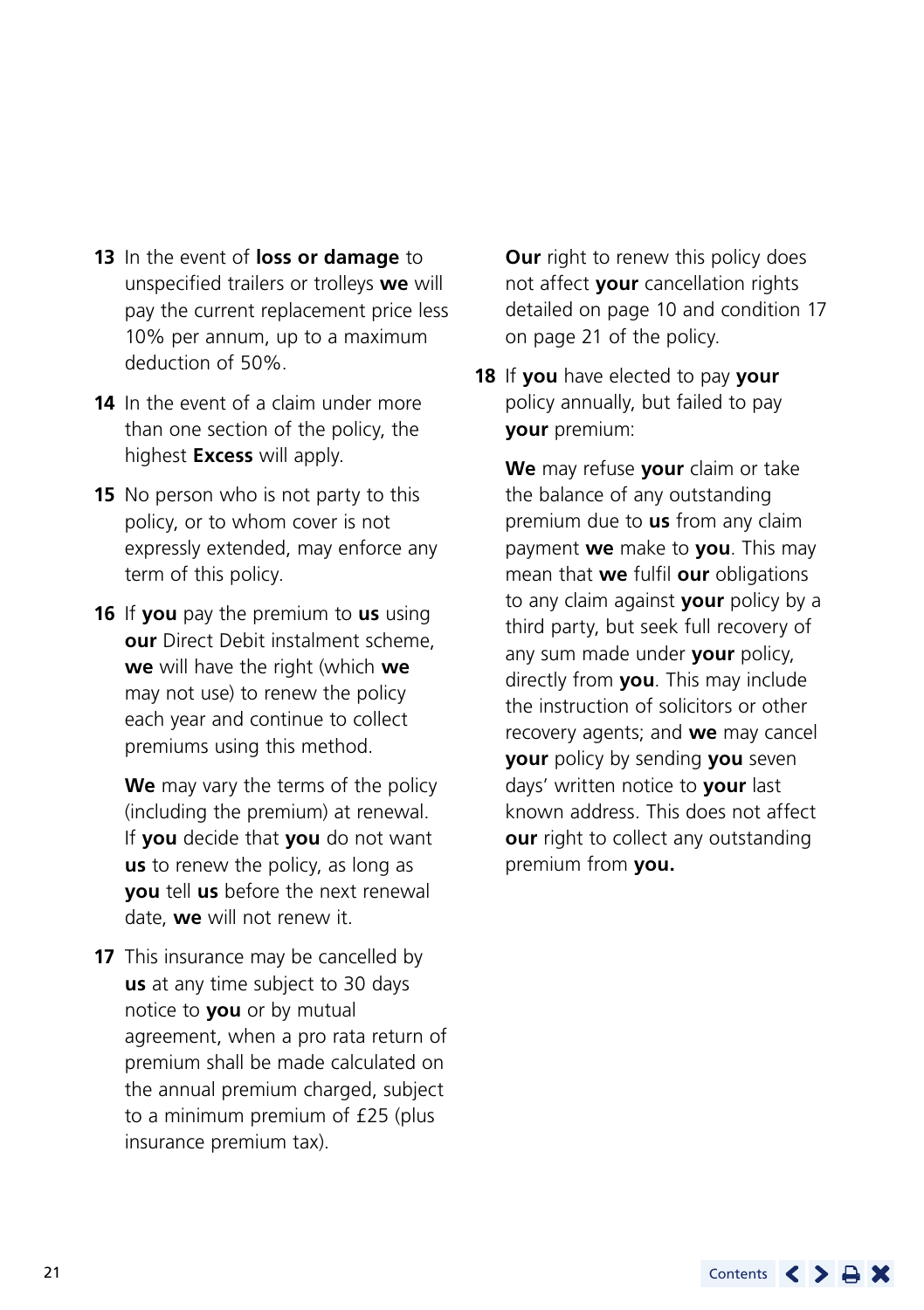If **you** have elected to pay **your** policy monthly, but **you** have defaulted on a monthly payment, **we** further reserve the right to cancel **your** policy in the event that there is a default in instalment payments due under any associated Consumer Credit Agreement. However, **we** will send a letter to **your** last known address and give **you** 14 days' notice to pay the premium. If **you** fail to pay or choose to cancel **your** policy, **your** refund will be used to pay any sums due under any associated Consumer Credit Agreement.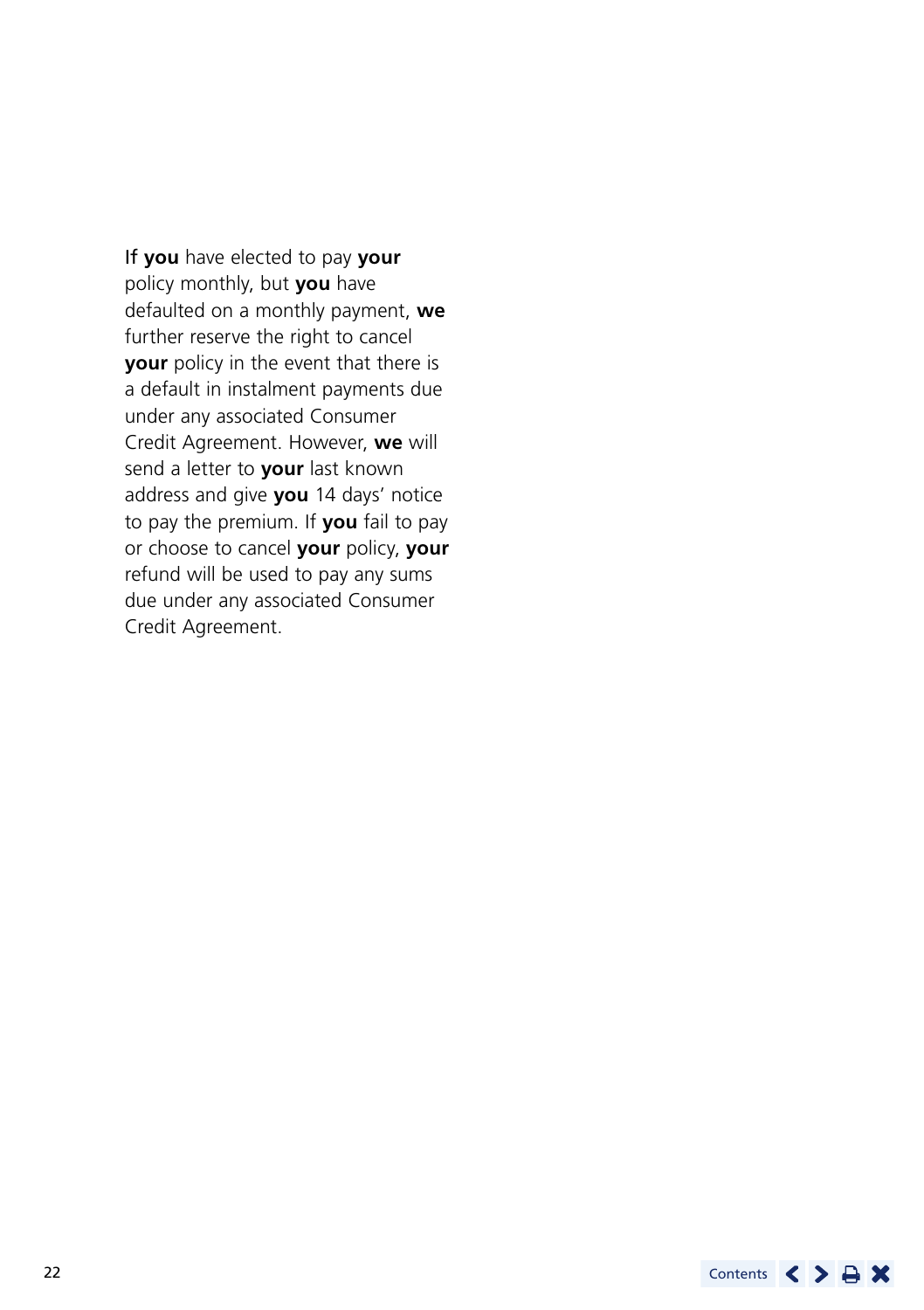## <span id="page-22-0"></span>Exclusions which apply to all sections of this policy

**We** will not pay for any claims arising from:

**1** war, invasion, civil war, conflict or commotion.

#### **2 terrorism**.

- **3** any chemical, biological, bio-chemical or electromagnetic weapon.
- **4** ionising radiation, radioactivity, nuclear fuel, nuclear waste or nuclear equipment.
- **5** wilful misconduct or acts of recklessness by **you** or other persons in control of the **Craft** including, not limited to, conduct when under the influence of alcohol or drugs.
- **6** any accident or **incident** that occurs outside the period of insurance.
- **7** hire, charter, reward or any other commercial activity.
- **8 your** failure to maintain the **Craft** in a **seaworthy** condition or in the case of a trailer, roadworthy condition.
- **9** the **Craft** being left **unattended** afloat on moorings, unless otherwise agreed. However, **Craft** are permitted to be moored on a recognised **marina** berth at any time and on a mooring recognised within a nautical chart or almanac during the period 1st April to 30th September for a period not exceeding 28 days.
- **10** loss, damage or liability whilst participating in racing if the **Craft** is over 23ft in length, unless otherwise agreed by **us.**
- **11** the **Craft** crossing the English Channel, Irish or North Seas.
- **12** the **Craft** being more than 12 miles offshore.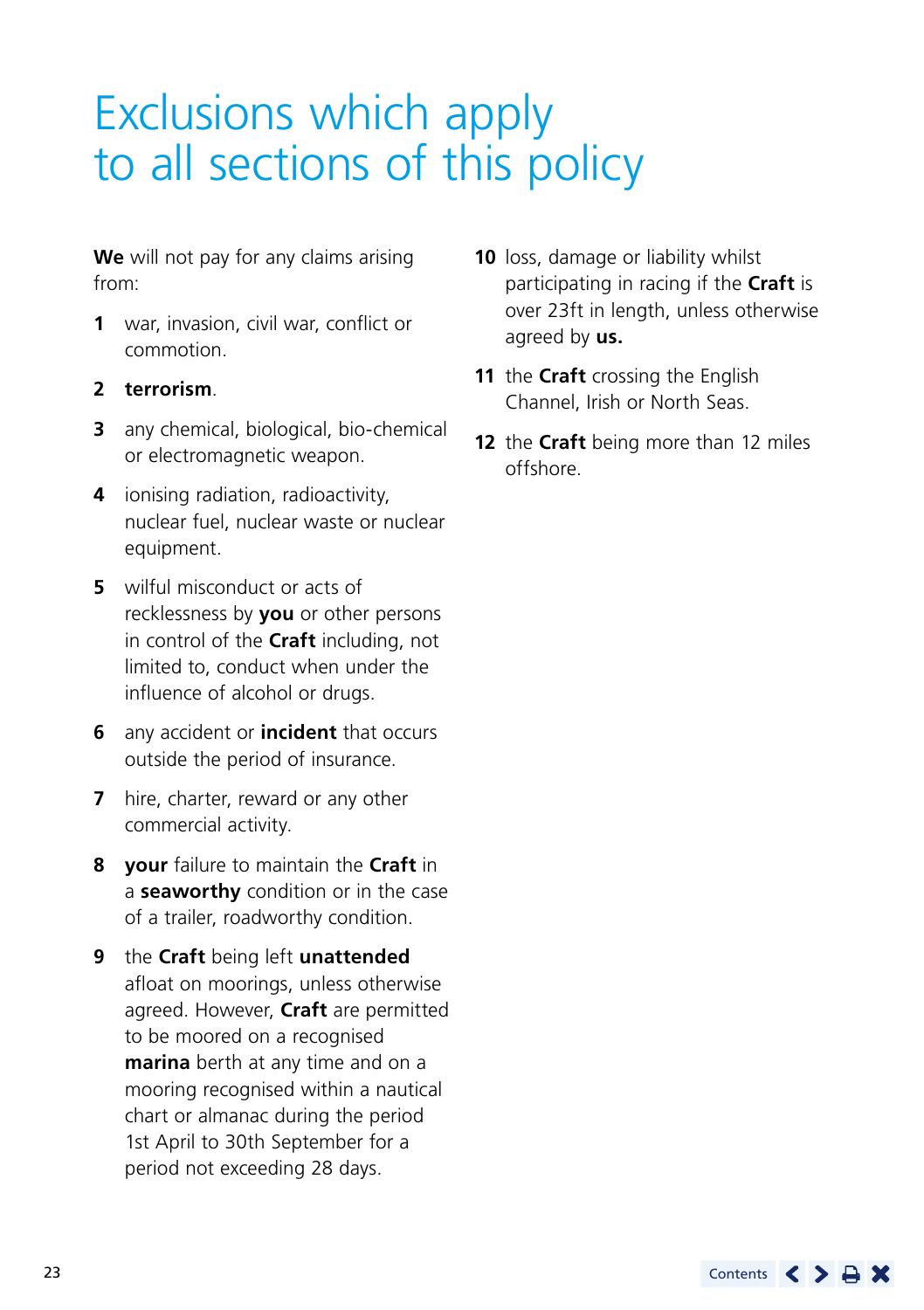## <span id="page-23-0"></span>Conditions relating to accidents and claims

- **1** When **you** contact **us** about a claim on 01273 863450, **you** will need to tell **us**:
- **your** name and address.
- the place where the **loss or damage** occurred.
- what caused the **loss or damage**.
- telephone numbers and/or address including witnesses and third parties, where known.
- **2 You** must tell **us** immediately about any accidents, claims or legal proceedings in connection with this policy, and give **us** all the information and help **we** may need, including contact details of all witnesses, likely claimants and persons against whom any recovery might be made. **You** must send any writ or summons or comparable foreign documentation to **us** immediately it is received. **We** will decide how to settle or defend a claim, and may bring or defend proceedings in the name of any person covered by the policy, including proceedings for recovering any claim.
- **3 You** must report any loss, theft, attempted theft or malicious damage to the police immediately.
- **4 We** will pay reasonable costs incurred by **you** in respect of Official Inquiries and/or Coroners' Inquests. **We** will also pay reasonable costs incurred by **you**, subject to **our** prior approval, for settling or defending any claim.
- **5 We** retain the option to decide where the repairs are carried out and may require a number of quotations.

## **Our complaints procedure**

**Our commitment to customer service We** are committed to providing a high level of customer service. If **you** feel **we** have not delivered this, **we** would welcome the opportunity to put things right for **you**.

#### **Who to contact in the first instance**

Many concerns can be resolved straight away. Therefore in the first instance, please get in touch with **your** usual contact at Zurich or **your** broker or insurance intermediary as they will generally be able to provide **you** with a prompt response to **your** satisfaction.

Contact details will be provided on correspondence that **we** or **our** representatives have sent **you**. (For example on **your** welcome or renewal communication or on claim acknowledgement letters.)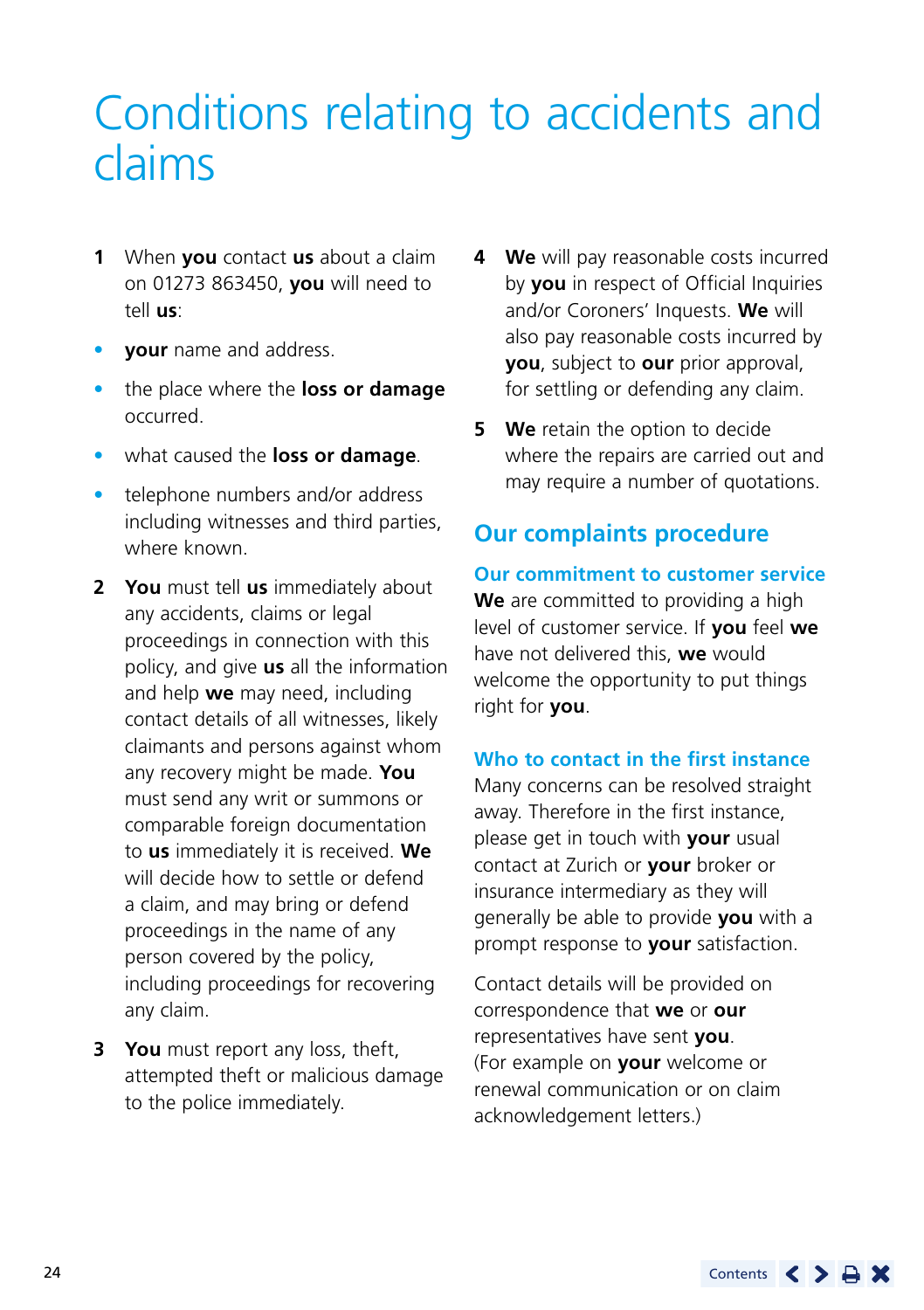Alternatively **you** can contact **us** for any policy related issues as below:

**Telephone:** 01273 863400

**By post:** Navigators & General PO Box 3707 Swindon SN4 4AX

#### **Many complaints can be resolved within a few days of receipt**

If **we** can resolve **your** complaint to **your** satisfaction within the first few days of receipt, **we** will do so. Otherwise, **we** will keep **you** updated with progress and will provide **you** with **our** decision as quickly as possible.

#### **Next steps if you are still unhappy**

If **you** are not happy with the outcome of **your** complaint, **you** may be able to ask the Financial Ombudsman Service to review **your** case.

**We** will let **you** know if **we** believe the ombudsman service can consider **your** complaint when **we** provide **you** with **our** decision. The service they provide is free and impartial, but **you** would need to contact them within 6 months of the date of **our** decision.

More information about the ombudsman and the type of complaints they can review is available via their website [www.financial-ombudsman.org.uk](http://www.financial-ombudsman.org.uk).

**You** can also contact them as follows:

| Post:      | Financial Ombudsman<br>Service.<br>Exchange Tower,<br>London, E14 9SR |
|------------|-----------------------------------------------------------------------|
| Telephone: | 08000 234567<br>(free on mobile phone<br>and landlines)               |
| Email:     | complaint.info@financial-<br>ombudsman.org.uk                         |

If the Financial Ombudsman Service is unable to consider **your** complaint, **you** may wish to obtain advice from Citizens Advice (or a similar service) or seek legal advice.